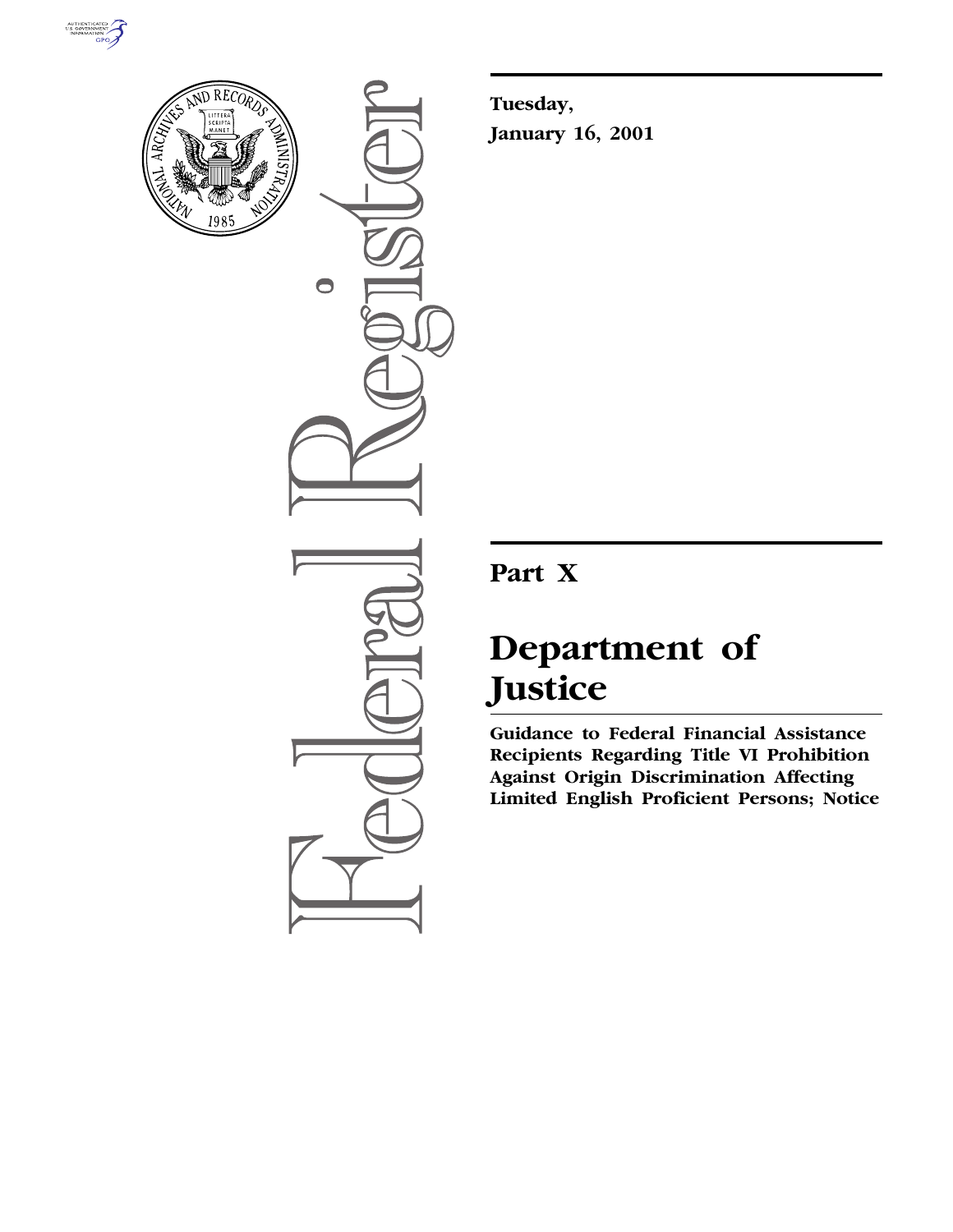# **DEPARTMENT OF JUSTICE**

# **Guidance to Federal Financial Assistance Recipients Regarding Title VI Prohibition Against National Origin Discrimination Affecting Limited English Proficient Persons**

**AGENCY:** United States Department of Justice.

**ACTION:** Policy Guidance Document.

**SUMMARY:** The United States Department of Justice (DOJ) is publishing policy guidance on Title VI's prohibition against national origin discrimination as it affects limited English proficient persons.

**DATES:** This guidance is effective immediately. Comments must be submitted on or before March 19, 2001. DOJ will review all comments and will determine what modifications to the policy guidance, if any, are necessary.

**ADDRESSES:** Interested persons should submit written comments to Ms. Merrily Friedlander, Chief, Coordination and Review Section, Civil Rights Division, Department of Justice, P.O. Box 66560, Washington, DC 20035–6560; Comments may also be submitted by facsimile at 202–307–0595.

**FOR FURTHER INFORMATION CONTACT:**

Christine Stoneman or Sebastian Aloot at the Civil Rights Division, P.O. Box 66560, Washington, DC 20035–6560. Telephone 202–307–2222; TDD: 202– 307–2678. Arrangements to receive the policy in an alternative format may be made by contacting the named individuals.

**SUPPLEMENTARY INFORMATION:** Title VI of the Civil Rights Act of 1964, 42 U.S.C. 2000d, *et seq.* and its implementing regulations provide that no person shall be subjected to discrimination on the basis of race, color, or national origin under any program or activity that receives federal financial assistance.

The purpose of this policy guidance is to clarify the responsibilities of recipients of federal financial assistance from the U.S. Department of Justice (DOJ) (''recipients''), and assist them in fulfilling their responsibilities to limited English proficient (LEP) persons, pursuant to Title VI of the Civil Rights Act of 1964 and implementing regulations. The policy guidance reiterates DOJ's longstanding position that in order to avoid discrimination against LEP persons on the grounds of national origin, recipients must take reasonable steps to ensure that such persons have meaningful access to the programs, services, and information those recipients provide, free of charge.

The policy guidance includes appendices. Appendix A provides examples of how this guidance would apply to DOJ recipients. Appendix B provides further information on the legal bases for the guidance. It also explains further who is covered by this guidance. The text of the complete guidance document, including appendices, appears below.

Dated: January 5, 2001.

#### **Daniel Marcus,**

*Associate Attorney General, United States Department of Justice.*

**Guidance to Recipients of U.S. Department of Justice Federal Financial Assistance: Providing Meaningful Access to Individuals Who Are Limited English Proficient in Compliance With Title VI and Implementing Regulations (''LEP Guidance for DOJ Recipients'')**

### **I. Introduction**

For most people living in the United States, English is their native language or they have learned to read, speak, and understand English. There are others for whom English is not their primary language. If they also have limited ability to read, speak, or understand English, then these people are limited English proficient, or ''LEP.'' For them, language can be a barrier to accessing benefits or services, understanding and exercising important rights, or understanding other information provided by federally funded programs and activities.

This guidance (''Guidance'') is based on Title VI of the Civil Rights Act of 1964 and regulations that implement Title VI. Title VI was intended to eliminate barriers based on race, color, and national origin in federally assisted programs or activities. In certain circumstances, failing to ensure that LEP persons can effectively participate in or benefit from federally assisted programs and activities or imposing additional burdens on LEP persons is national origin discrimination. Therefore, recipients must take reasonable steps to ensure meaningful access for LEP persons.

In August, 2000, the President signed Executive Order 13166. Under that order, every federal agency that provides financial assistance to nonfederal entities must create guidance on how their recipients can provide meaningful access to LEP persons and therefore comply with the longstanding Title VI law and its regulations. DOJ is issuing this Guidance to comply with the Executive Order. The guidance document is new, but Title VI's meaningful access requirement is not.

This Guidance should help recipients of Department of Justice (DOJ) financial assistance understand how to comply with the law. Recipients have a great deal of flexibility in determining how to comply with the meaningful access requirement, and are not required to use all of the suggested methods and options listed. As always, recipients also have the freedom to and are encouraged to go beyond mere compliance and create model programs for LEP access.

Federal financial assistance includes grants, training, use of equipment, donations of surplus property, and other assistance. Recipients of DOJ assistance include, for example:

- Police and sheriffs' departments
- Departments of corrections
- Courts

• Certain nonprofit agencies with law enforcement missions.

When federal funds are passed through from one recipient to a subrecipient, the subrecipient is also covered by Title VI.

The LEP persons that are eligible to be served or encountered by these recipients include, but are not limited to:

• LEP persons who are in the custody of the recipient, including juveniles, detainees, wards, and inmates.

• LEP persons subject to or serviced by law enforcement activities, including, for example, suspects, violators, witnesses, victims, and community members.

• LEP persons who are not in custody but are under conditions of parole or probation.

• LEP persons who encounter the court system.

• Parents and family members of the above.

Title VI applies to the entire program or activity of a recipient of DOJ assistance. That means that Title VI covers all parts of a recipient's operations. This is true even if only one part of the agency uses the federal assistance.

*Example:* DOJ provides assistance to a state department of corrections to improve a particular prison facility. All of the operations of the entire state department of corrections—not just the particular prison—are covered by Title VI.

## *Technical Assistance*

DOJ plans to continue to provide assistance and guidance in this important area. For example, DOJ plans to work with representatives of law enforcement, corrections, courts, and LEP persons to identify model plans and examples of best practices and share those with recipients.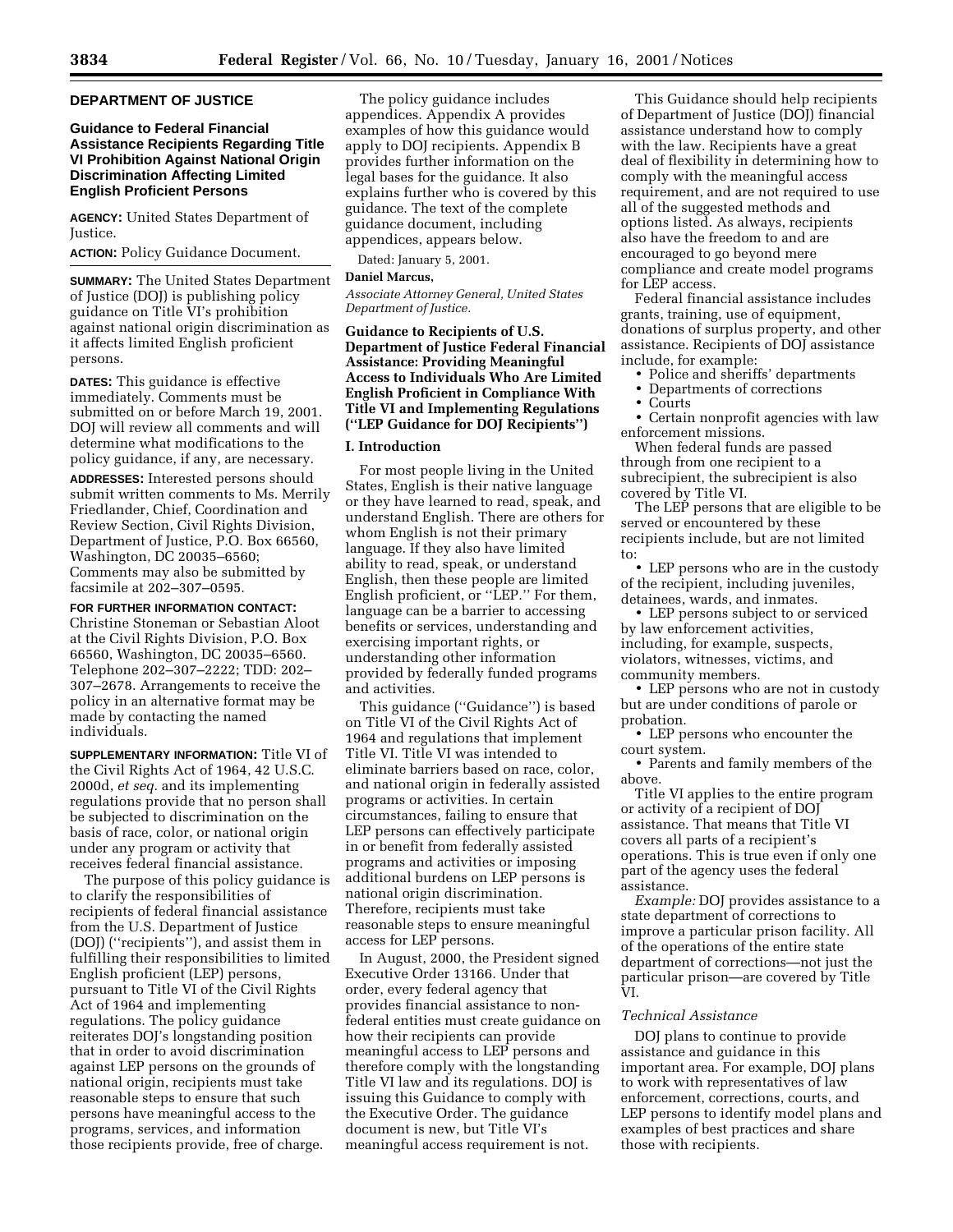#### *DOJ Programs and Activities*

At the same time as federal agencies are creating recipient guidance, Executive Order 13166 requires that they create LEP plans for their own agencies that are consistent with the standards for recipients. Therefore, DOJ will apply the standards in this guidance to its own activities.1

# *Appendices*

There are two appendices to this guidance. Appendix A provides examples of how this guidance would apply to DOJ recipients.

Appendix B provides further information on the legal bases for the guidance. It also explains further who is covered by this guidance.

Both of these appendices should be considered part of this guidance.

# *State or Local ''English-Only'' Laws*

State or local ''English-only'' laws do not change the fact that recipients cannot discriminate in violation of Title VI. Entities in states and localities with ''English-only'' laws do not have to accept federal funding. However, if they do, they still have to comply with Title VI, including its prohibition against national origin discrimination by recipients.

# **II. How Recipients Should Decide What Language Services They Should Provide**

As mentioned in Executive Order 13166 and the DOJ Guidance issued in August, 2000, recipients should apply a four-factor test to decide what steps to take to provide meaningful access to their programs and activities for LEP persons. Once the recipient has chosen the services it will provide, the recipient should prepare a written policy on language assistance for LEP persons (an ''LEP policy'').

# *A. The Four-Factor Analysis*

Recipients must take reasonable steps to ensure meaningful access to their services, programs, and activities. What ''reasonable steps to ensure meaningful access'' means depends on a number of factors. DOJ recipients should apply the following four factors to the various kinds of contacts that they have with the public to decide what reasonable steps they should take to ensure meaningful access for LEP persons. The results of this balancing test allow a recipient to decide what documents to translate, when oral translation is necessary, and

whether language services must be made immediately available.

After applying the four-factor analysis, a recipient may conclude that different language assistance measures are needed for its different types of programs or activities. For instance, some of a recipient's activities will be more important than others and/or have greater impact on or contact with LEP persons, and thus require more in the way of language assistance.

(1) The Number or Proportion of LEP Persons Served or Encountered in the Eligible Service Population

One factor in determining what language services recipients should provide is the number or proportion of LEP persons eligible to be served or encountered by the recipient in carrying out its operations. Recipients should look to available data, such as the latest census data for the area served, data from school systems and from community organizations, and data collected by the recipient.2 *The greater the number or proportion of LEP persons, the more likely language services are needed.*

(2) The Frequency With Which LEP Individuals Come in Contact With the Program

Recipients should assess, as accurately as they can, the frequency with which they have or should have contact with LEP language groups. The more frequent the contact, the more likely that language services are needed. The steps that are reasonable for a recipient that serves one LEP person a year may be very different than those expected from a recipient that serves several LEP persons each day. But even those that serve very few LEP persons on an infrequent basis should utilize this balancing analysis to determine what to do if an LEP individual seeks services under the program in question. This plan need not be intricate. It may be as simple as being prepared to use one of the commercially available language lines to obtain immediate interpreter services.

In applying this standard, recipients should take care to consider whether

appropriate outreach to LEP persons could increase the frequency of contact with LEP language groups.

(3) The Nature and Importance of the Program, Activity, or Service Provided by the Program

*The more important the activity, information, service, or program, or the greater the possible consequences of the contact to the LEP individuals, the more likely language services are needed.* For example, the obligations to communicate rights to a person who is arrested or to provide medical services to an ill or injured inmate differ from those to provide bicycle safety courses or recreational programming. A recipient needs to determine if a denial or delay of access to services or information could have serious implications for the LEP individual. In addition, a decision by a federal, state, or local entity to make an activity compulsory, such as particular educational programs in a correctional facility or the communication of *Miranda* rights, serves as strong evidence of the program's importance.

(4) The Resources Available to the Recipient

A recipient's level of resources may have an impact on the nature of the steps it should take. Smaller recipients with more limited budgets are not expected to provide the same level of language services as larger recipients with larger budgets. Resource issues can sometimes be minimized by technological advances and sharing of resources and translations. Large entities should ensure that their resource limitations are wellsubstantiated before using this factor as a reason to limit language assistance.

Applying the four factors, for example, a small police department with limited resources encountering very few LEP people has far fewer language assistance responsibilities than larger departments with more resources and large populations of LEP individuals.3

<sup>1</sup> DOJ has created, pursuant to the Executive Order, a separate plan for providing meaningful access to LEP persons in DOJ conducted activities.

<sup>2</sup>The focus of the analysis is on lack of English proficiency, not the ability to speak more than one language. Note that census data may indicate the most frequently spoken languages other than English and the percentage of people who speak that language who do not speak or understand English very well. Some of the most commonly spoken languages other than English may be spoken by people who are also overwhelmingly proficient in English. Thus, they may not be the languages spoken most frequently by limited English proficient individuals. When using census data, it is important to focus in on the languages spoken by those who are not proficient in English.

<sup>3</sup>As another example, under the four-part analysis, Title VI does not require recipients to translate documents requested under a state equivalent of the Freedom of Information Act or Privacy Act, or to translate all official state statutes or notices of rulemaking. The focus of the analysis is the nature of the information being communicated, the intended or expected audience, and the cost of providing translations. In virtually all instances, one or more of these criteria would lead to the conclusion that recipients need not translate these types of official documents. These criteria, however, may result in translation obligations where, for instance, laws are otherwise posted or summarized in waiting rooms, summarized or set forth in forms, applications, or Continued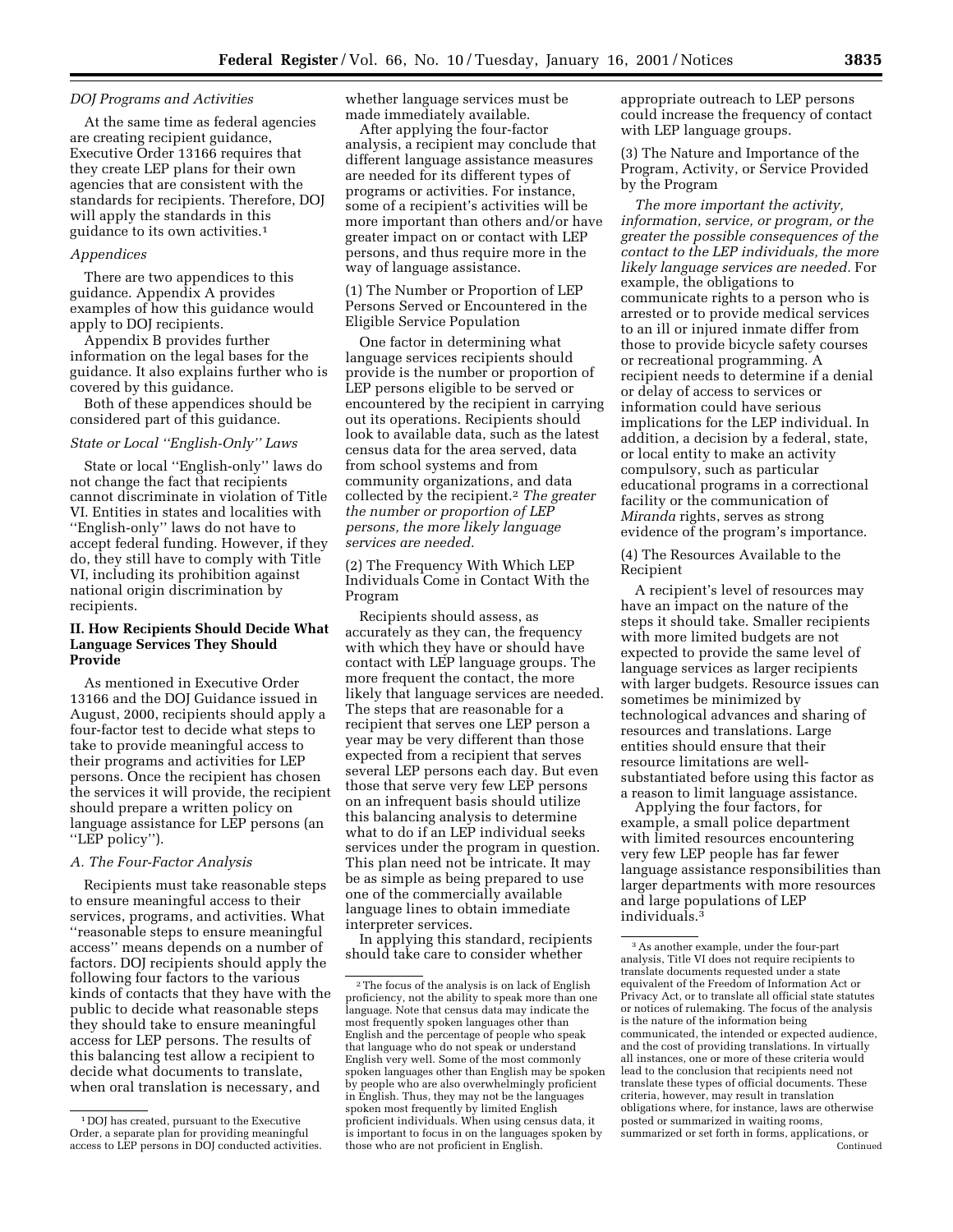# *B. Selecting Language Assistance Services*

After applying the four-factor analysis, recipients have two main ways to provide language services, where needed: Oral interpretation and written translation. In deciding how to provide these services, recipients should consider the following information.

#### (1) Oral Language Services

Where oral interpretation is needed, recipients should develop procedures for providing competent interpreters in a timely manner. To do so, the recipient should consider some or all of the following options:

**HIRING BILINGUAL STAFF** For public contact positions. When particular languages are encountered often, hiring bilingual staff offers one of the best options. Recipients can, for example, fill public contact positions with staff who are bilingual and competent to communicate directly with LEP persons in their language. If bilingual staff are also used to interpret between English speakers and LEP persons, or to orally translate documents, they must be competent in the skill of interpreting. When bilingual staff cannot meet all of the language service obligations of the recipient, the recipient should turn to other options.

**HIRING STAFF INTERPRETERS.** Hiring interpreters may be most helpful where there is a frequent need for interpreting services in one or more languages.

**CONTRACTING FOR INTERPRETERS.**

Contract interpreters may be a costeffective option when there is no regular need for a particular language skill.

**USING COMMUNITY VOLUNTEERS.** Recipient-coordinated use of community volunteers may provide a cost-effective way to provide language services. It is often best to use community volunteers who are trained in the information or services of the program and can communicate directly with LEP persons in their language. Community volunteers used to interpret between English speakers and LEP persons, or to orally translate documents, must be competent in the skill of interpreting. It is best to make formal arrangements with volunteers. That way, the service is available more regularly and volunteers understand applicable confidentiality and impartiality rules.

**USING TELEPHONE INTERPRETER LINES.** Telephone interpreter service lines often offer speedy interpreting assistance in many different languages. Although

they are useful in many situations, it is important to ensure that such services have interpreters who are able to interpret any legal terms or terms that are specific to a particular program when such terms may come up in the conversation. Also, sometimes it may be necessary to provide on-site interpreters to provide accurate and meaningful communication with an LEP person.

**COMPETENCE OF INTERPRETERS.** When providing oral assistance, recipients should ensure competency of the language service provider, no matter which of the above options they use. Competency requires more than selfidentification as bilingual. Some bilingual staff and community volunteers, for instance, may be able to communicate effectively in a different language when communicating information directly in that language, but not be competent to interpret in and out of English.

Competency to interpret does not always mean formal certification as an interpreter. However, certification is helpful. When using interpreters, recipients should ensure that they:

• Demonstrate proficiency in both English and in the other language;

• Are bound to confidentiality and impartiality to the same extent the recipient employee they are interpreting for is so bound and/or to the extent their position requires;

• Have knowledge in both languages of any specialized terms or concepts peculiar to the entity's program or activity; and

• Demonstrate the ability to convey information in both languages, accurately;

Some recipients, such as courts, may have additional self-imposed requirements for interpreters.

**Inappropriate Use of Family Members, Friends, Other Inmates, or Detainees.** As a general rule, when language services are required, recipients should provide competent interpreter services free of cost to the LEP person. LEP persons should be advised that they may choose either to secure the assistance of an interpreter of their own choosing, at their own expense, or a competent interpreter provided by the recipient.4 If the LEP

person decides to provide his or her own interpreter, the provision of this notice and the LEP person's election should be documented in any written record generated with respect to the LEP person. In emergency situations that are not reasonably foreseeable, use of interpreters not provided by the recipient may be necessary. Proper recipient planning and implementation can help avoid such situations.

(2) Translation of Written Materials

An effective LEP policy ensures that vital written materials are translated into the language of each regularly encountered LEP group eligible to be served and/or likely to be affected by the recipient's program.

The term ''vital documents'' includes, for example:

• Consent and complaint forms

• Intake forms with the potential for important consequences

• Written notices of rights, denial, loss, or decreases in benefits or services, parole, and other hearings

• Notices of disciplinary action

• Notices advising LEP persons of free language assistance

• Prison rule books

• Written tests that do not assess English language competency, but test competency for a particular license, job, or skill for which knowing English is not required

• Applications to participate in a recipient's program or activity or to receive recipient benefits or services.

Whether or not a document is ''vital'' also depends upon the importance of the program, information, encounter, or service involved. For instance, applications for bicycle safety courses would not generally be considered vital, whereas applications for drug and alcohol counseling in prison would generally be considered vital.

Many large documents have both vital and non-vital information in them. Written translation of only the vital information is usually sufficient.

It sometimes may be hard to tell the difference between vital and non-vital documents. This may be especially true for outreach materials like brochures or other information on rights and services.

vital outreach material, or special populations are provided with rules and regulations they must follow (*e.g.,* in prisons, *see* Appendix A).

<sup>4</sup>While an LEP person may sometimes look to bilingual family members or friends or other persons with whom they are comfortable for language assistance, there are many situations where an LEP person might want to rely upon recipient-supplied interpretative services. For example, such individuals may not be available when and where they are needed, or may not have the ability to translate program-specific technical information. Alternatively, an individual may feel uncomfortable revealing or describing sensitive, confidential, or potentially embarrassing medical,

law enforcement (*e.g.,* sexual or violent assaults), family, or financial information to a family member, friend, or member of the local community. Similarly, there may be situations where a recipient's own interests justify the provision of an interpreter regardless of whether the LEP individual also provides his or her own interpreter. For example, where precise, complete and accurate translations of information and/or testimony are critical for law enforcement, adjudicatory or legal reasons, a recipient might decide to provide its own, independent interpreter, even if an LEP person wants to use their own interpreter as well.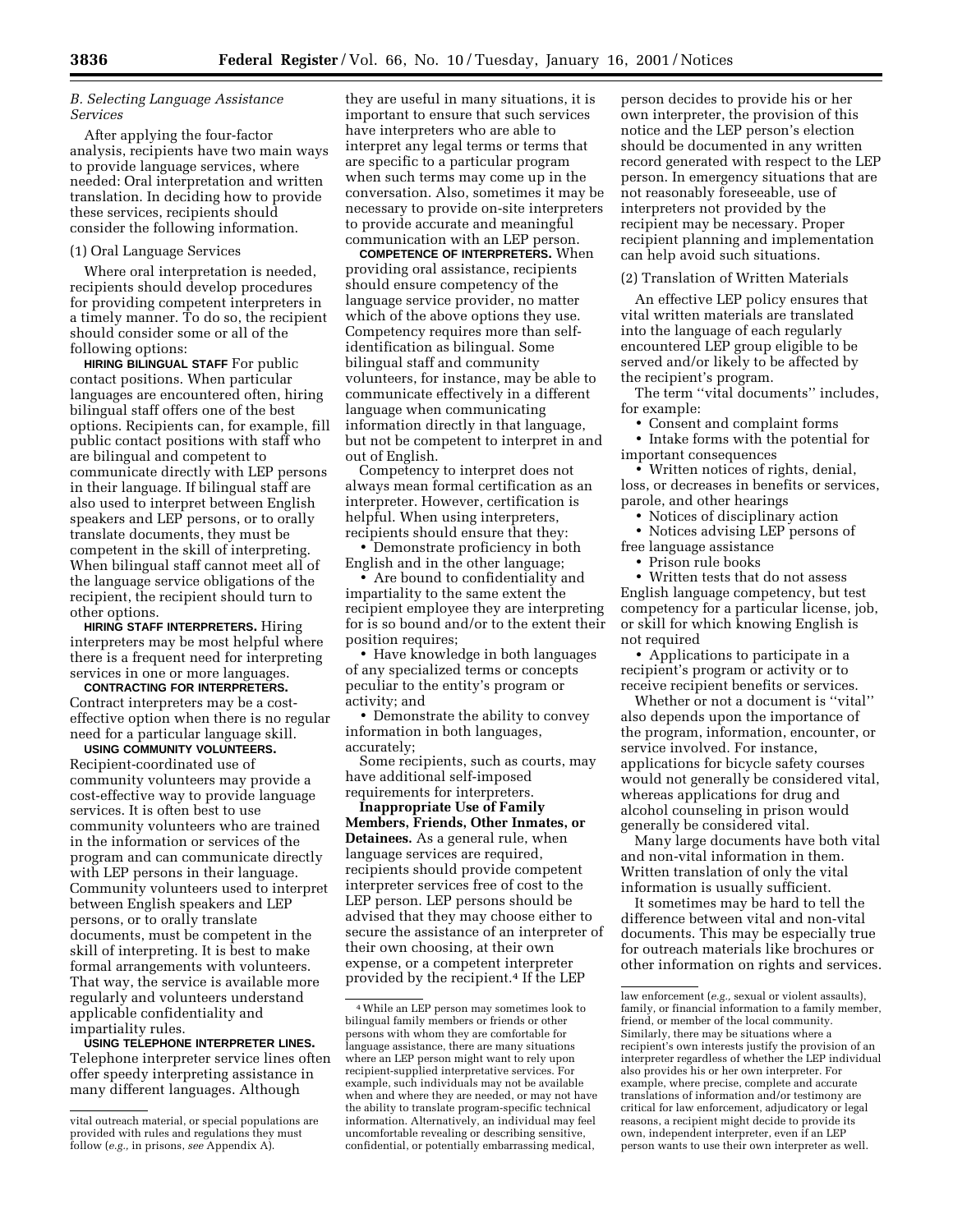In order to have meaningful access, LEP persons need to be aware of those rights and services. Of course, it would be impossible to translate every piece of outreach material into every language. However, sometimes lack of awareness that a particular program, right, or service exists may effectively deny LEP individuals meaningful access. Thus, recipients should regularly assess the needs of the populations frequently encountered or affected by the program or activity to determine whether certain critical outreach materials should be translated. Community organizations may be helpful in determining what outreach materials may be most helpful to translate.

Recent technological advances have made it easier for recipients to store and share translated documents. At the same time, DOJ recognizes that recipients in a number of areas, such as many large cities, regularly serve LEP persons from many different areas of the world who speak dozens and sometimes over 100 different languages. It would be too burdensome to demand that recipients in these circumstances translate all written materials into all of those languages. Nevertheless, wellsubstantiated claims of lack of resources to translate all vital documents into dozens of languages do not necessarily relieve the recipient of the obligation to translate those documents into at least several of the most frequently encountered languages, and to set benchmarks for continued translations over time. As a result, the extent of the recipient's obligation to provide written translations of documents will be determined on a case-by-case basis, looking at the totality of the circumstances.

One way for a recipient to know with greater certainty that it will be found in compliance with its obligation to provide written translations in languages other than English is for the DOJ recipient to meet the guidelines outlined in paragraphs (a) and (b) below.

Paragraphs (a) and (b) outline the circumstances that provide a ''safe harbor'' for recipients regarding the requirements for translation of written materials. A ''safe harbor'' means that if a recipient provides written translations under these circumstances, this will be considered strong evidence of compliance, in the area of written translations.

The failure to provide written translations under the circumstances outlined in paragraphs (a) and (b) will not necessarily mean non-compliance with Title VI. In such circumstances, DOJ reviews the totality of the

circumstances to determine the recipient's obligation to provide written materials in languages other than English.

*Example:* Even if the safe harbors are not used, if written translation of a certain document(s) would be so burdensome as to defeat the legitimate objectives of its program, DOJ will not find the translation of written materials necessary for compliance with Title VI. Other ways of providing meaningful access, such as effective oral interpretation of vital documents, would be acceptable under such circumstances.

*Safe Harbor.* DOJ will consider a recipient to be in compliance with its Title VI obligation to provide written materials in non-English languages if:

(a) The DOJ recipient provides written translations of, at a minimum, vital documents for each eligible LEP language group that constitutes five percent or 1,000, whichever is less, of the population of persons eligible to be served or likely to be affected or encountered. Translation of other vital documents, if needed, can be provided orally; or

(b) If there are fewer than 50 persons in a language group that reaches the five percent trigger in (a), the recipient does not translate vital written materials but provides written notice in the primary language of the LEP language group of the right to receive competent oral translation of those written materials, free of cost.

These safe harbor provisions apply to the translation of written documents only. They do not affect the requirement to provide meaningful access to LEP individuals through competent oral interpreters where oral language services are needed. For example, correctional facilities should ensure that prison rules have been explained to LEP inmates, at orientation, for instance, prior to taking disciplinary action against them.

The term ''persons eligible to be served or likely to be affected or encountered'' as used in paragraph (a) relates to the issue of identifying the DOJ recipient's service area for purposes of meeting its Title VI obligation. Because of the wide variety of recipient programs and activities, there is no ''one size fits all'' definition of what constitutes ''persons eligible to be served or likely to be affected or encountered.'' Generally, the term means those persons who are in the geographic area that has been approved by a federal grant agency as the service area and who are either eligible for the recipient's services or otherwise might be affected or encountered by the recipient.

Where no service area has been approved, DOJ will consider the relevant service area as that approved by state or local authorities or designated

by the recipient itself, provided that these designations do not themselves discriminatorily exclude certain populations. Appendix A provides examples of determining the relevant service area. When considering the number or proportion of LEP individuals in a service area, recipients need to consider LEP parent(s) when their English-proficient or LEP minor children and dependents encounter the legal system.

Just as with oral interpreters, translators of written documents must be competent. It is a good idea to build in a ''check'' on the translation. For instance, an independent translator could check the first translation. Or, one translator could translate the document, and a second, independent translator could translate it back into English. This is called ''back translation.''

Translators should understand the expected reading level of the audience. Sometimes direct translation of materials results in a translation that is written at a much more difficult level than the English language version. Community organizations may be able to help consider whether a document is written at a good level for the audience.

Finally, recipients will find it more effective and less costly if they try to maintain consistency in the words and phrases used to translate terms of art, legal, or other technical concepts. Creating or using already-created glossaries of commonly-used terms may be useful for LEP persons and translators, and cost effective for the recipient. Providing translators with examples of previous translations of similar material by the recipient, other recipients, or federal agencies may be helpful.

# *C. Elements of Effective Written Policy on Language Assistance for LEP Persons (''LEP Policy'')*

After completing the four-factor analysis and deciding what language assistance services are needed, the recipient should include those in a written LEP policy. The key to providing meaningful access is accurate and effective communication between the DOJ recipient and the LEP individual.

Although DOJ recipients have a great deal of flexibility in designing their policies, effective programs usually have five elements, discussed below. Failure to take all of the steps outlined in this section does not necessarily mean that a recipient has violated the law. Just as with all Title VI complaints, DOJ assesses each complaint on a caseby-case basis. DOJ applies the four factors in deciding whether the steps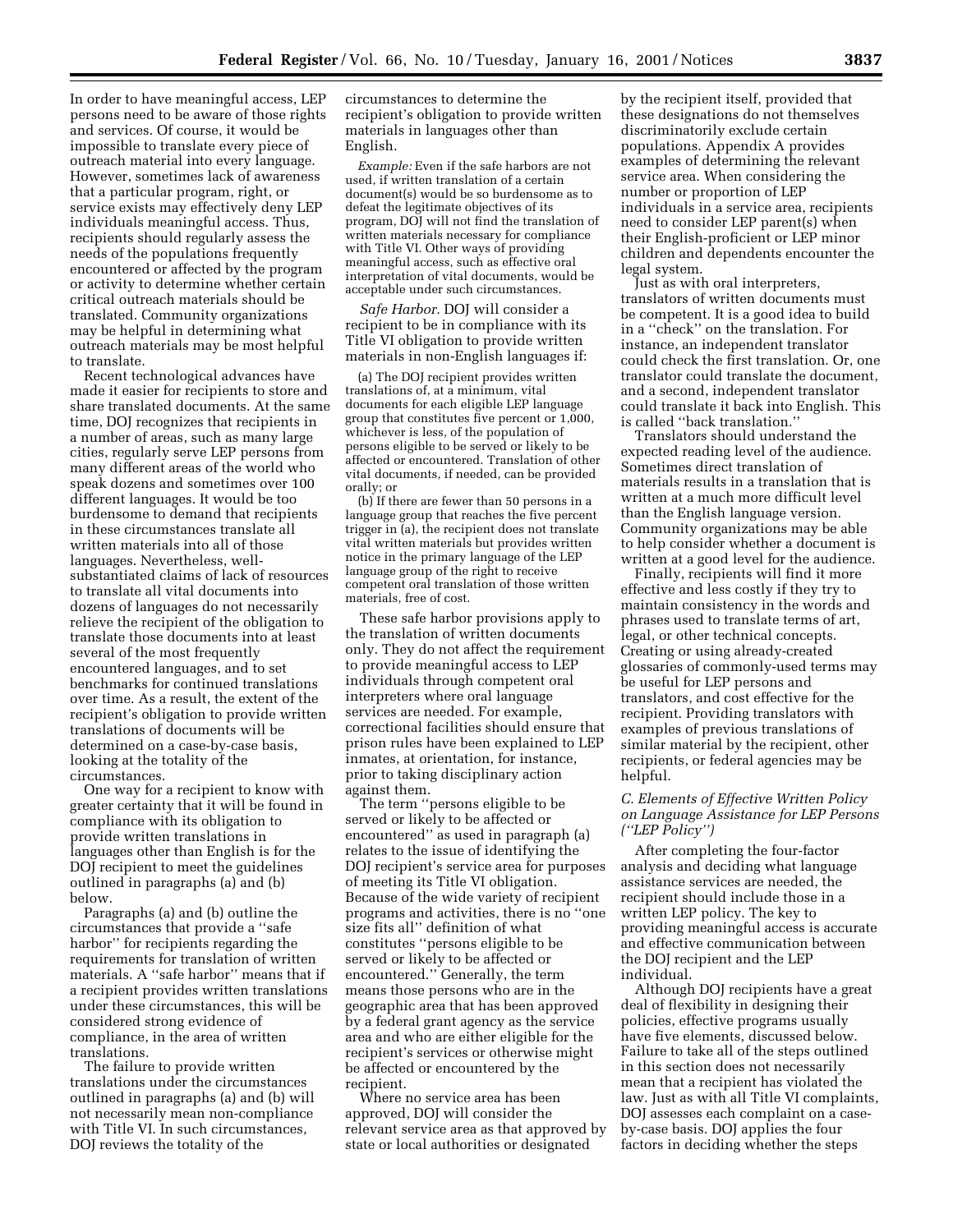taken by a recipient provide meaningful access.

(1) Identifying LEP Individuals Who Need Language Assistance.

As noted above, the first two parts of the four-factor analysis of need include an assessment of the number or proportion of LEP individuals eligible to be served or encountered and the frequency of encounters. In addition, when developing a plan, recipients should develop a process for employees to identify the language of LEP persons encountered so that language services can be provided.

One way to determine the language of communication is to use language identification cards (or ''I speak cards''), which invite LEP persons to identify their language needs to staff. Such cards, for instance, might say ''I speak Spanish'' in both Spanish and English, ''I speak Vietnamese'' in both English and Vietnamese, etc. When records are normally kept of past interactions with members of the public, the language of the LEP person should be included as part of the record. In addition to helping employees identify the language of LEP persons they encounter, this process will help in future application of the first two factors of the four-factor analysis.

(2) Language Assistance Measures

The LEP policy should include information about the ways in which language assistance will be provided. For instance, it should include information on at least the following:

• Types of language services available (see Section IIB, above).

- How staff can obtain those services.
- How to respond to LEP callers.

• How to respond to written communications from LEP persons.

• How to respond to LEP individuals who have in-person contact with recipient staff.

• How to ensure competency of interpreters and translation services.

# (3) Training Staff

Staff need to know that they must provide meaningful access to information and services for LEP persons. Recipients should provide training to ensure that:

• Staff know about LEP policies and procedures.

• Staff having contact with the public (or those in a recipient's custody) are trained to work effectively with inperson and telephone interpreters.

It is important that this training be part of the orientation for new employees and that all employees in public contact positions (or having

contact with those in a recipient's custody) be properly trained. Recipients have flexibility in deciding the way the training is provided. The more frequent the contact with LEP persons, the greater the need will be for in-depth training. Staff with little or no contact with LEP persons may only have to be aware of an LEP policy.

#### (4) Providing Notice to LEP Persons

Once an agency has decided, based on the four factors, that it will provide language services, it is important to let LEP persons know that those services are available and that they are free of charge. Recipients should provide this notice in a language LEP persons will understand. Examples of notification that recipients should consider include:

• Posting signs in intake areas and other entry points. When language assistance is needed to ensure meaningful access to information and services, the signs could state that LEP persons have a right to free language assistance. The signs should be translated into the most common languages encountered. They should explain how to get the language help.

• Stating in outreach documents that language services are available from the agency. Announcements could be in, for instance, brochures, booklets, and in outreach and recruitment information. These statements should be translated into the most common languages and could be ''tagged'' onto the front of common documents.

• Working with community-based organizations and other stakeholders to inform LEP individuals of the recipients' services, including the right to language services.

• Using a telephone voice mail menu. The menu could be in the most common languages encountered. It should provide information about available language assistance services and how to get them.

• Including notices in local newspapers in languages other than English.

• Providing notices on non-Englishlanguage radio stations about the available language assistance services and how to get them.

(5) Monitoring and Updating the LEP Policy

Recipients should always consider whether new documents, programs, services, and activities need to be made accessible for LEP individuals, and they should make any needed changes. They should then provide notice of any changes in services to the LEP public and to employees. In addition, DOJ recipients should evaluate their entire

language policy at least every three years. One way to evaluate the LEP policy is to seek feedback from the community.

In their reviews, recipients should assess changes in:

• Current LEP populations in service area or population affected or encountered.

• Frequency of encounters with LEP language groups.

• Nature and importance of activities to LEP persons.

• Availability of resources, including technological advances and sources of additional resources.

• Whether existing assistance is meeting the needs of LEP persons.

• Whether staff knows and understands the LEP policy and how to implement it.

• Whether identified sources for assistance are still available and viable.

# **III. Application to Specific Types of Recipients**

Appendix A of this Guidance provides examples of how the Title VI meaningful access requirement applies to law enforcement, corrections, courts, and other recipients of DOJ assistance.

#### *A. State and Local Law Enforcement*

Appendix A further explains how law enforcement recipients can apply the four factors to a range of encounters with the public. The responsibility for providing language services differs with different types of encounters.

Appendix A helps recipients identify the population they should consider when deciding the types of services to provide. It then provides guidance and examples of applying the four factors. For instance, it gives examples on how to apply this guidance to:

• Receiving and responding to requests for help

• Enforcement stops short of arrest and field investigations

- Custodial interrogations
- Intake/detention
- Community outreach

# *B. Departments of Corrections*

Appendix A also helps departments of corrections understand how to apply the four factors. For instance, it gives examples of LEP access in:

- Intake
- Disciplinary action
- Health and safety

• Participation in classes or other programs affecting length of sentence

• English as a Second Language (ESL) Classes

• Community corrections programs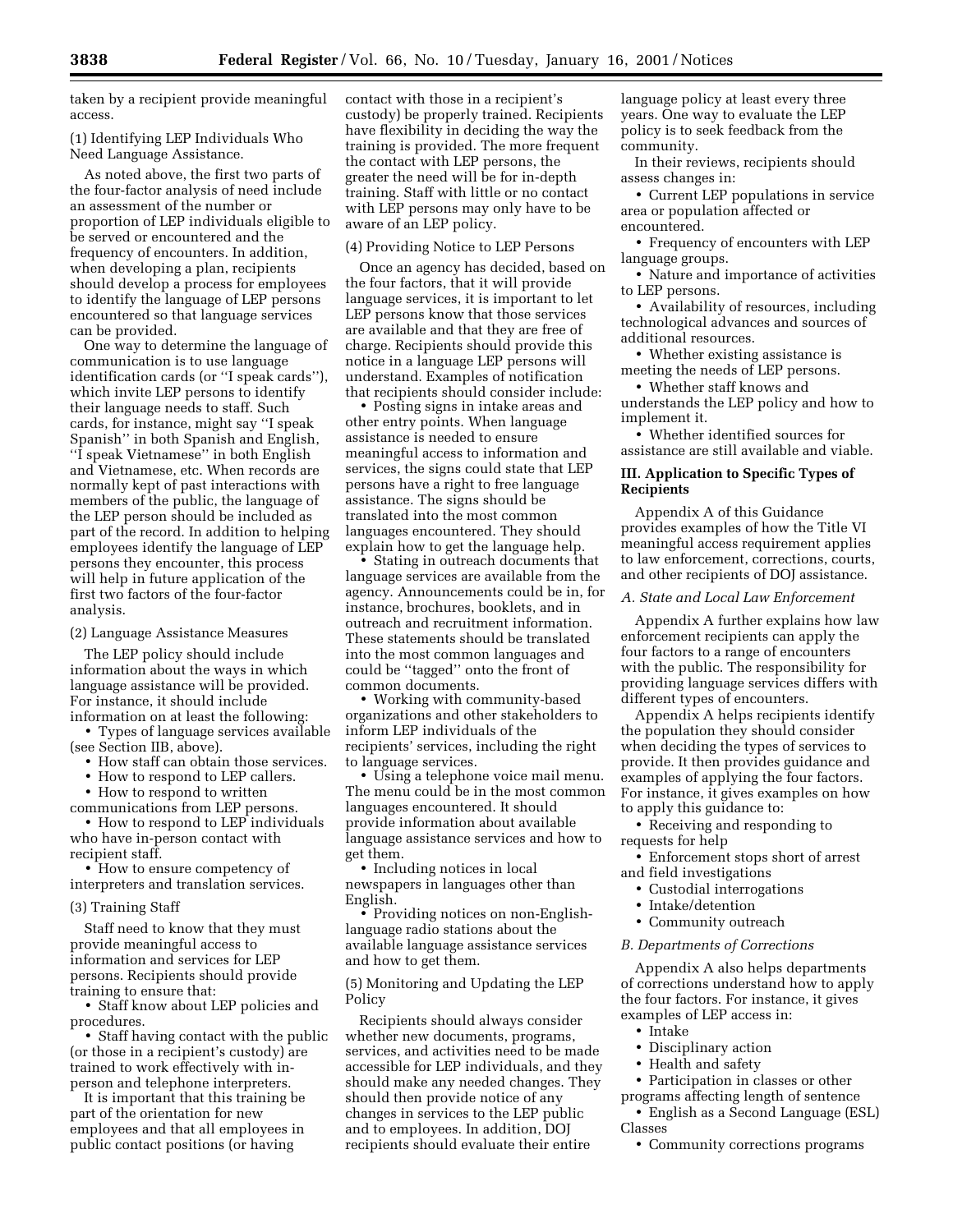# *C. Other Types of Recipients*

Appendix A also applies the four factors and gives examples for other types of recipients. Those include, for example:

- Courts
- Juvenile Justice Programs

• Domestic Violence Prevention/ Treatment Programs

#### **Title VI Compliance Procedures**

DOJ recipients have a great deal of flexibility in deciding how to comply with these obligations. DOJ will continue to use the same process for handling complaints based on LEP as it uses in any other Title VI complaint. That process emphasizes voluntary compliance. (*See* Appendix B for further information). In addition, DOJ will use this Guidance, including the appendices, in conducting investigations or reviews of a recipient's language services.

# **Appendix A—Application of LEP Guidance for DOJ Recipients to Specific Types of Recipients**

While a wide range of entities receive federal financial assistance through DOJ, most of DOJ's assistance goes to law enforcement agencies, including state and local police and sheriffs' departments, and to state departments of corrections. Sections A and B below provide examples of how these two major types of DOJ recipients might apply the four-factor analysis. Section C provides examples for other types of recipients. The examples in this Appendix are not meant to be exhaustive.

The requirements of Title VI and its implementing regulations, as clarified by this Guidance, supplement, but do not supplant, constitutional and other statutory or regulatory provisions that may require LEP services. For instance, while application of the four-factor analysis may lead to a similar result, it does not replace constitutional or other statutory protections mandating warnings and notices in languages other than English in the criminal justice context. Rather, this Guidance clarifies the Title VI obligation to address, in appropriate circumstances and in a reasonable manner, the language assistance needs of LEP individuals beyond those required by the Constitution or statutes and regulations other than Title VI.

# **A. State and Local Law Enforcement**

For the vast majority of the public, exposure to law enforcement begins and ends with interactions with law enforcement personnel discharging their duties while on patrol, responding to a

request for services, talking to witnesses, or conducting community outreach activities. For a much smaller number, that exposure includes a visit to a station house. And for an important but even smaller number, that visit to the station house results in entry into the criminal justice, judicial, or juvenile justice systems.

The common thread running through these and other interactions between the public and law enforcement is the exchange of information. LEP individuals' encounters with police and sheriffs' departments are covered by Title VI if those departments receive federal financial assistance. This Guidance focuses on the requirements under Title VI to communicate effectively with persons who are LEP to ensure that they have meaningful access to the system, including, for example, understanding rights and accessing police assistance.

Many police and sheriffs' departments already provide language services in a wide variety of circumstances to obtain information effectively, to build trust and relationships with the community, and to contribute to the safety of law enforcement personnel. For example, many police departments have available printed *Miranda* rights in languages other than English.<sup>1</sup> In areas where significant LEP populations reside, law enforcement officials already may have forms and notices in languages other than English or they may employ bilingual law enforcement officers, intake personnel, counselors, and support staff. These experiences can form a strong basis for assessing need and implementing a plan in compliance with Title VI and its implementing regulations.

#### *1. General Principles*

The touchstone of the four-factor analysis is reasonableness based upon the specific purposes, needs, and capabilities of the law enforcement service under review and an appreciation of the nature and particularized needs of the LEP population served. Accordingly, the analysis cannot provide a single uniform answer on how service to LEP persons must be provided in all programs or activities in all situations. Knowledge of local conditions and community needs becomes critical in determining the type and level of language services needed. The more predictable the need for language

services, the greater the responsibility under the four-factor analysis.

Before giving specific examples, several general points should assist law enforcement planners in correctly applying the analysis to the wide range of services employed in their particular jurisdictions.

## a. Permanent Versus Seasonal Populations

In many communities, resident populations change over time or season. For example, in some resort communities, populations swell during peak vacation periods, many times exceeding the number of permanent residents of the jurisdiction. In other communities, primarily agricultural areas, transient populations of agricultural workers will require increased law enforcement services during the relevant harvest season. This dynamic demographic ebb and flow can also dramatically change the size and nature of the LEP community likely to come into contact with law enforcement personnel. Thus, law enforcement officials should not limit their analysis to numbers and percentages of permanent residents. In assessing factor one—the number or proportion of LEP individuals—police departments should consider any significant but temporary changes in a jurisdiction's demographics.

*Example:* A rural jurisdiction has a permanent population of 30,000, 7% of which is Hispanic. Based on census data and an information from the contiguous school district, of that number, only 15% are estimated to be LEP individuals. Thus, the total estimated permanent LEP population is 315 or approximately 1% of the total permanent population. Under the four-factor analysis, a sheriffs' department could reasonably conclude that the small number of LEP persons makes the affirmative translation of documents and/or employment of bilingual staff unnecessary. However, during the spring and summer planting and harvest seasons, the local population swells to 40,000 due to the influx of seasonal agricultural workers. Of this transitional number, about 75% are Hispanic and about 50% of that number are LEP individuals. This information comes from the schools and a local migrant worker community group. Thus, during the harvest season, the jurisdiction's LEP population increases to over 10% of all residents. In this case, the department should consider, under the safe harbor provisions of this Guidance, translating vital written documents into Spanish. In addition, the predictability of contact during those seasons makes it important for the jurisdiction to review its oral language services to ensure meaningful access for LEP individuals.

<sup>1</sup> DOJ's own Federal Bureal of Investigation makes written versions of those rights available in several different languages.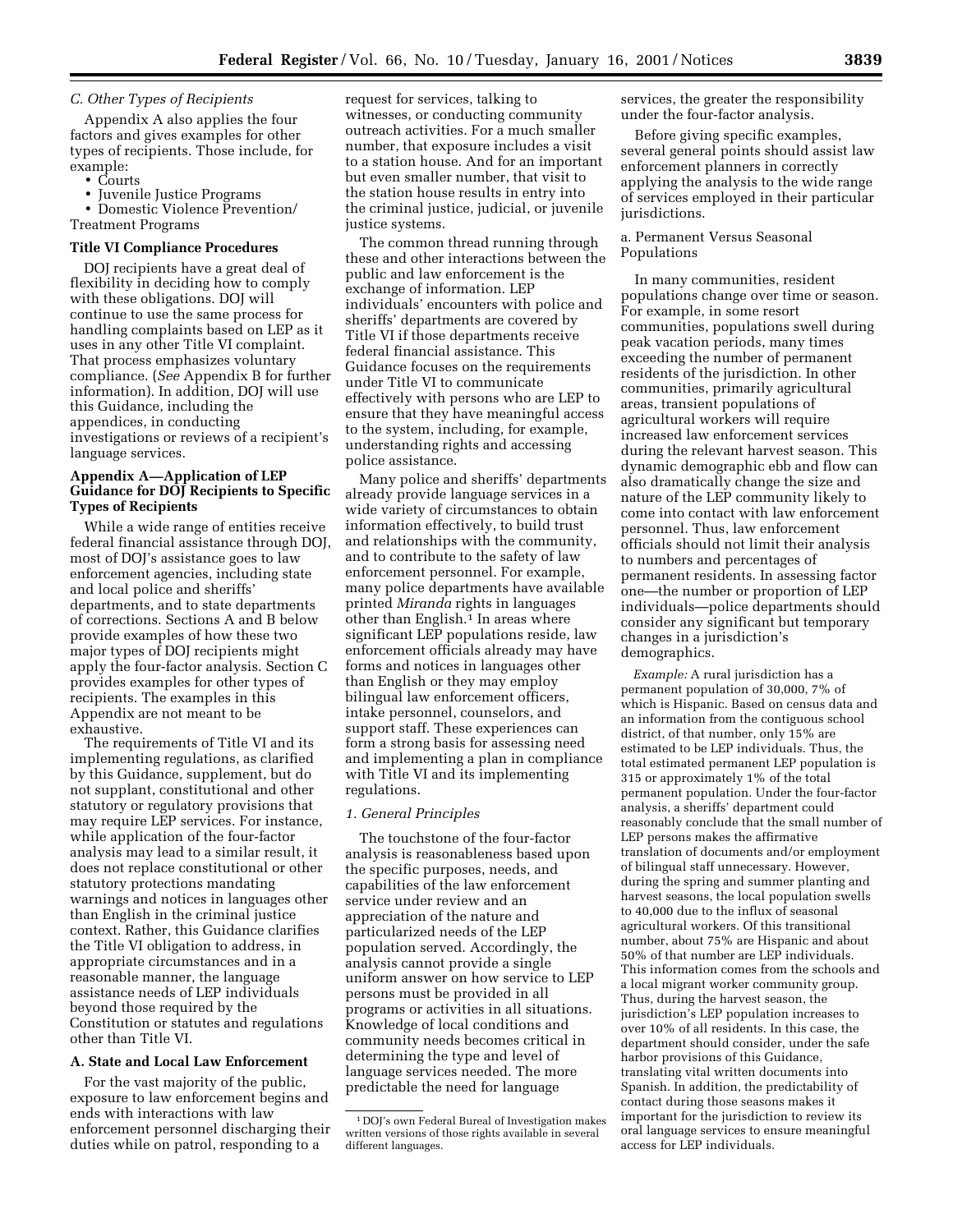# b. Target Audiences

For most law enforcement services, the target audience is defined in geographic rather than programmatic terms. However, some services may be targeted to reach a particular audience (*e.g.,* elementary school children, elderly, residents of high crime areas, minority communities, small business owners/operators, etc.). Also, within the larger geographic area covered by a police department, certain precincts or portions of precincts may have concentrations of LEP persons. In these cases, even if the overall number or proportion of LEP individuals in the district is low, the frequency of contact may be foreseeably higher for certain areas or programs. Thus, the second factor—frequency of contact—should be considered in light of the specific program or the geographic area being served. The police department could then focus language services where they are most likely to be needed.

*Example:* A police department that receives funds from the DOJ Office of Justice Programs initiates a program to increase awareness and understanding of police services among elementary school age children in high crime areas of the jurisdiction. This program involves ''Officer in the Classroom'' presentations at elementary schools located in areas of high poverty. The population of the jurisdiction is estimated to include only 3% LEP individuals. However, the LEP population at the target schools is 35%, the vast majority of whom are Vietnamese speakers. In applying the four-factor analysis, the higher LEP language group populations of the target schools and the frequency of contact within the program with LEP students in those schools, not the LEP population generally, should be used in determining the nature of the LEP needs of that particular program. Further, because the Vietnamese LEP population is concentrated in one or two main areas of town, the police department should expect the frequency of contact with Vietnamese LEP individuals in general to be quite high in those areas, and it should plan accordingly.

# c. Importance of Service/Information

Given the critical role law enforcement plays in maintaining quality of life and property, traditional law enforcement and protective services rank high on the critical/non-critical continuum. However, this does not mean that information about, or provided by, each of the myriad services and activities performed by law enforcement officials must be equally available in languages other than English. While clearly important to the ultimate success of law enforcement, certain community outreach activities do not have the same direct impact on the provision of core law enforcement

services as the activities of 911 lines or law enforcement officials' ability to respond to requests for assistance while on patrol, to communicate basic information to suspects, etc. Nevertheless, with the rising importance of community partnerships and community-based programming as a law enforcement technique, the need for language services should be considered in such activities as well.

#### d. Interpreters

Just as with other recipients, law enforcement recipients have a variety of options for providing language services. As a general rule, when language services are required, recipients should provide competent interpreter services free of cost to the LEP person. LEP persons should be advised that they may choose either to secure the assistance of an interpreter of their own choosing, at their own expense, or a competent interpreter provided by the recipient.

If the LEP person decides to provide his or her own interpreter, the provision of this notice and the LEP person's election should be documented in any written record generated with respect to the LEP person. While an LEP person may sometimes look to bilingual family members or friends or other persons with whom they are comfortable for language assistance, there are many situations where an LEP person might want to rely upon recipient-supplied interpretative services. For example, such individuals may not be available when and where they are needed, or may not have the ability to translate program-specific technical information. Alternatively, an individual may feel uncomfortable revealing or describing sensitive, confidential, or potentially embarrassing medical, law enforcement (*e.g.,* sexual or violent assaults), family, or financial information to a family member, friend, or member of the local community. Similarly, there may be situations where a recipient's own interests justify the provision of an interpreter regardless of whether the LEP individual also provides his or her own interpreter. For example, where precise, complete and accurate translations of information and/or testimony are critical for law enforcement, adjudicatory or legal reasons, a recipient might decide to provide its own, independent interpreter, even if an LEP person wants to use their own interpreter as well.

In emergency situations that are not reasonably foreseeable, the recipient may have to temporarily rely on nonrecipient-provided language services. Proper recipient planning and

implementation can help avoid such situations.

While all language services need to be competent, the greater the potential consequences, the greater the need to monitor interpretation services for quality. For instance, it is important that interpreters in custodial interrogations be highly competent to translate legal and other law enforcement concepts, as well as be extremely accurate in their interpretation. It may be sufficient, however, for a desk clerk who is bilingual but not skilled at interpreting to help an LEP person figure out to whom he or she needs to talk about setting up a neighborhood watch.

# *2. Applying the Four-Factor Analysis Along the Law Enforcement Continuum*

While all police activities are important, the Title VI analysis requires some prioritizing so that language services are targeted where most needed because of the nature and importance of the particular law enforcement activity involved. In addition, because of the ''reasonableness'' standard, and frequency of contact and resources factors, the obligation to provide language services increases where the importance of the activity is greater, the law enforcement activity is more focused, and/or the provision of language services is more ''within the control'' of the police department.

Under this framework, then, critical areas for language assistance include: 911 calls, custodial interrogation, and health and safety issues for persons within the control of the police. These activities should be considered the most important under the four-factor analysis. Systems for receiving and investigating complaints from the public are important; further, complaint forms and investigations/hearings are directly within the control of the department. Thus, forms, hearings, and other complaint procedures should be made accessible to LEP individuals. Often very important, but less focused and controlled are: Routine patrol activities, receiving non-emergency information regarding potential crimes, and ticketing. In these situations, the LEP plan should provide for a great deal of flexibility while at the same time ensuring that, wherever reasonable, language resources are available to officers and the LEP persons they encounter and that, when not available, the consequences to the LEP individuals are minimized. Community outreach activities are hard to categorize, but generally they do not rise to the same level of importance as the other activities listed. However, with the importance of community partnerships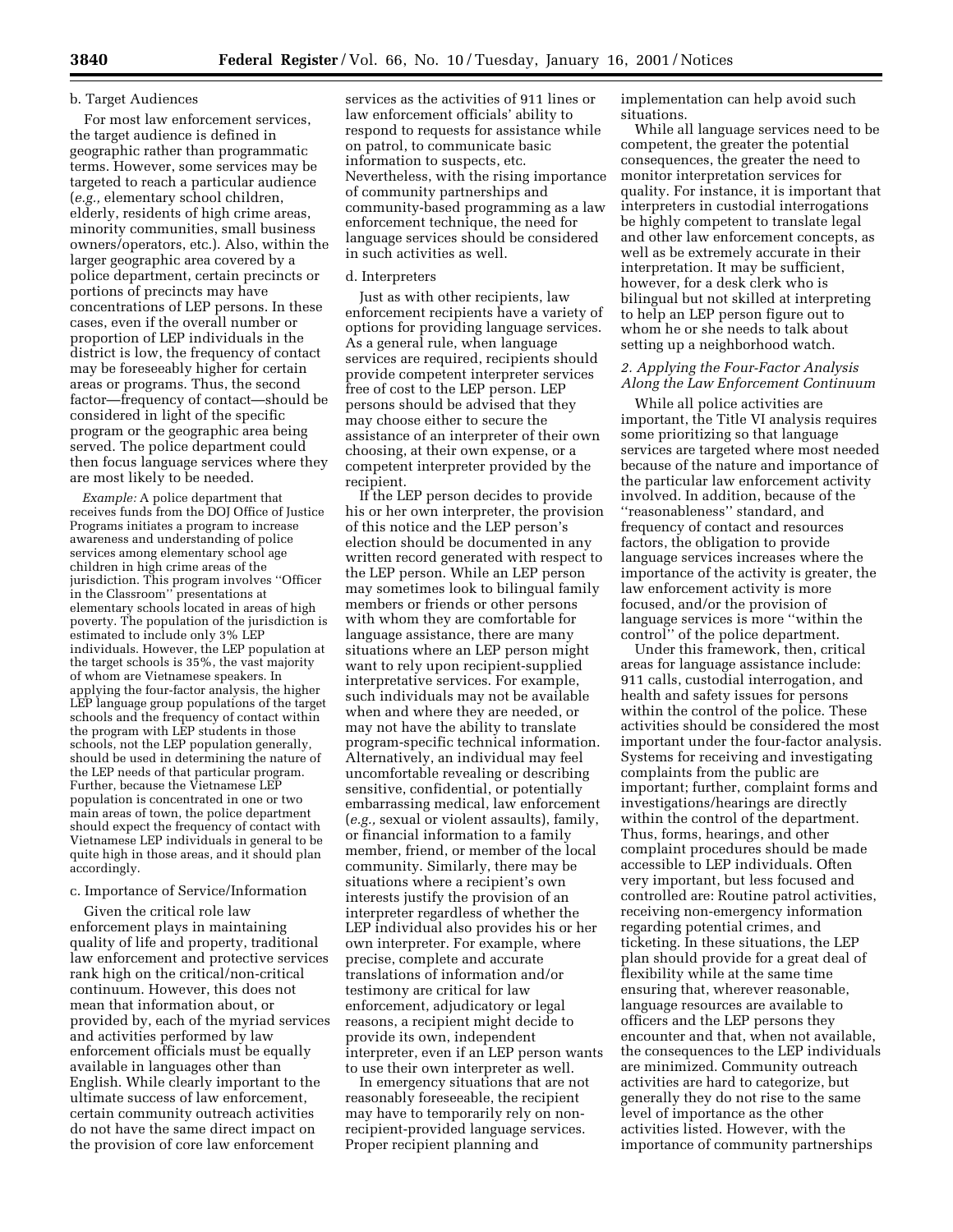and community-based programming as a law enforcement technique, the need for language services should be considered in these activities as well. Police departments have a great deal of flexibility in determining how to best address their outreach to LEP populations.

#### a. Receiving and Responding to Requests for Assistance

LEP persons must have meaningful access to police services when they are victims of or witnesses to alleged criminal activity. Effective reporting systems transform victims, witnesses, or bystanders into assistants in law enforcement and investigation processes. Given the critical role the public plays in reporting crimes or directing limited law enforcement resources to time-sensitive emergency or public safety situations, efforts to address the language assistance needs of LEP individuals could have a significant impact on improving responsiveness, effectiveness, and safety.

All emergency service lines, or ''911'' lines, operated by agencies that receive federal financial assistance must be accessible to persons who are LEP. This will mean different things to different jurisdictions. For instance, in large cities with significant LEP communities, the 911 line may have operators who are bilingual and capable of accurately interpreting in high stress situations. Smaller cities or areas with small LEP populations should still have to have a plan for serving callers who are LEP, but the LEP policy and implementation may involve a telephonic language line that is fast enough and reliable enough to attend to the emergency situation, or include some other accommodation short of hiring bilingual operators.

*Example:* A large city provides bilingual operators for the most frequently encountered languages, and uses a commercial telephone language line when it receives calls from LEP persons who speak other languages. Ten percent of the city's population is LEP, and sixty percent of the LEP population speaks Spanish. In addition to 911 service, the city has a 311 line for nonemergency police services. The 311 Center has Spanish speaking operators available, and uses a language bank, staffed by the city's bilingual city employees who are competent translators, for other non-Englishspeaking callers. The city also has a campaign to educate non-English speakers when to use 311 instead of 911. Such services are consistent with Title VI principles.

b. Enforcement Stops Short of Arrest and Field Investigations

Field enforcement includes, for example, traffic stops, pedestrian stops,

serving warrants and restraining orders, *Terry* stops, and crowd/traffic control. Because of the diffuse nature of these activities, the reasonableness standard allows for great flexibility in providing meaningful access, for example, in routine field investigations and traffic stops. Nevertheless, the ability of law enforcement personnel to discharge fully and effectively its enforcement and crime interdiction mission requires the ability to communicate instructions, commands, and notices. For example, a routine traffic stop can become a difficult situation if an officer is unable to communicate effectively the reason for the stop, the need for identifying or other information, and the meaning of any written citation. Requests for consent to search are meaningless if the request is not understood. Similarly, crowd control commands will be wholly ineffective where significant numbers of people in a crowd cannot understand the meaning of law enforcement commands.

Given the wide range of possible situations in which law enforcement in the field can take place, it is impossible to equip every officer with the tools necessary to respond to every possible LEP scenario. Rather, in applying the four factors to field enforcement, the goal should be to implement measures addressing the language needs of significant LEP populations in the most likely and common situations.

*Example:* A police department serves a jurisdiction with a significant number of LEP individuals residing in one or more precincts, and it is routinely asked to provide crowd control services at community events or demonstrations in those precincts. Consistent with the requirements of the fourfactor analysis, the police department should assess how it will discharge its crowd control duties in a language-appropriate manner. Among the possible approaches are plans to assign bilingual officers, basic language training of all officers in common law enforcement commands, the use of devices that provide audio commands in the predictable languages, or the distribution of translated written materials for use by officers.

Field investigations include neighborhood canvassing, witness identification and interviewing, investigative or *Terry* stops, and similar activities designed to solicit and obtain information from the community. Encounters with LEP individuals will often be less predictable in field investigations. However, the jurisdiction should still assess the potential for contact with LEP individuals in the course of field investigations and investigative stops, identify the LEP language group(s) most likely to be encountered, and provide their officers

with sufficient written or oral translation resources to ensure that lack of English proficiency does not impede otherwise proper investigations or unduly burden LEP individuals.

*Example:* A police department in a moderately large city includes a precinct that serves an area which includes significant LEP populations whose native languages are Spanish, Korean, and Tagalog. Law enforcement officials could reasonably consider the adoption of a policy assigning bilingual investigative officers to the precinct and/or creating a resource list of department employees competent to interpret and ready to assist officers by phone or radio. This could be combined with developing language-appropriate written materials, such as consents to searches or statements of rights, for use by its officers where LEP individuals are literate in their languages. In certain circumstances, it may also be helpful to have telephone language line access where other options are not successful and safety and availability of phone access permit.

#### c. Custodial Interrogations

Custodial interrogations of unrepresented LEP individuals trigger constitutional rights that this Guidance is not designed to address. Given the importance of being able to communicate effectively under such circumstances, recipients' ability to anticipate and plan for a need for language services, and the control over LEP and other individuals asserted by recipients in custodial interrogation situations, law enforcement recipients must ensure competent and free language services for LEP individuals in such situations. A clear written policy, understood and easily accessible by all officers, will assist the law enforcement agency in complying with this obligation. In formulating a written policy for effectively communicating with LEP individuals, agencies should consider whether law enforcement personnel themselves ought to serve as interpreters during custodial interrogation, or whether a qualified independent interpreter would be more appropriate.2

*Example:* A large city police department institutes an LEP plan that requires arresting officers to procure a qualified interpreter for any custodial interrogation, notification of rights, or taking of a statement, and any communication by an LEP individual in response to a law enforcement officer. When considering whether an interpreter is qualified, the LEP policy discourages use of police officers as interpreters in interrogations except under circumstances in which the reliability of the interpretation is verified, such as, for example, where the officer has been trained and tested in

<sup>2</sup>Some state laws prohibit police officers from serving as interpreters during custodial interrogation of suspects.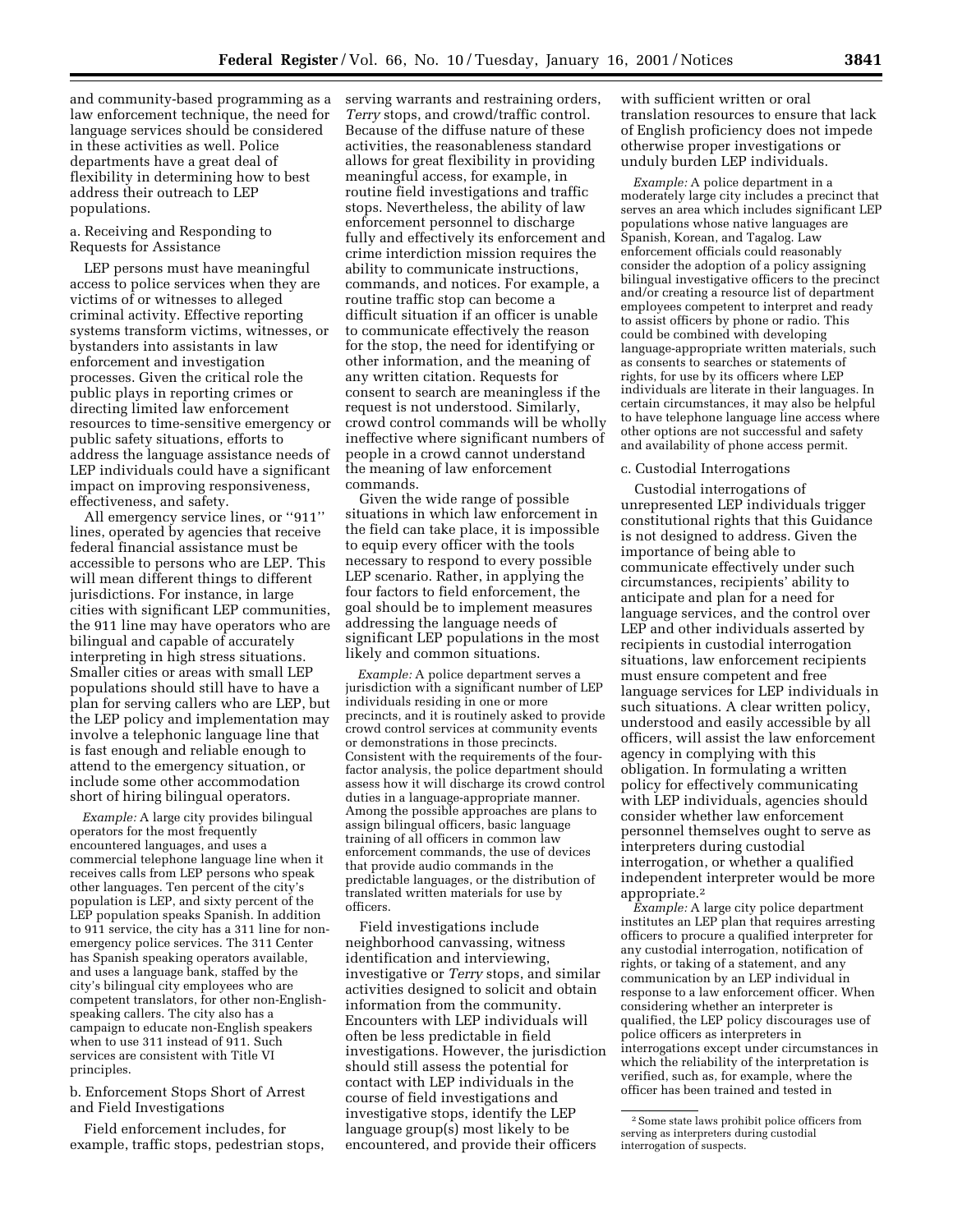interpreting and tape recordings are made of the entire interview. In determining whether an interpreter is qualified, the jurisdiction uses the analysis noted above. Such a plan is consistent with Title VI responsibilities.

# d. Intake/Detention

State or local law enforcement agencies that arrest LEP persons should consider the inherent communication impediments to gathering information from the LEP arrestee through an intake or booking process. Aside from the basic information, such as the LEP arrestee's name and address, law enforcement agencies should evaluate their ability to communicate with the LEP arrestee about his or her medical condition. Because medical screening questions are commonly used to elicit information on the arrestee's medical needs, suicidal inclinations, presence of contagious diseases, potential illness, resulting symptoms upon withdrawal from certain medications, or the need to segregate the arrestee from other prisoners, it is essential that law enforcement agencies have the ability to communicate effectively with an LEP arrestee. In jurisdictions with few bilingual officers or in situations where the LEP person speaks a language not encountered very frequently, language lines may provide the most cost effective and efficient method of communication.

# e. Community Outreach

Community outreach activities increasingly are recognized as important to the ultimate success of more traditional duties. Thus, an application of the four-factor LEP analysis to community outreach activities can play an important role in ensuring that the purpose of these activities (to improve police/community relations and advance law enforcement objectives) is not thwarted due to the failure to address the language needs of LEP persons.

*Example:* A police department initiates a program of domestic counseling in an effort to reduce the number or intensity of domestic violence interactions. A review of domestic violence records in the city reveals that 25% of all domestic violence responses are to minority areas and 30% of those responses involve interactions with one or more LEP persons, most of whom speak the same language. The department should take reasonable steps to make the counseling accessible to LEP individuals. In this case, the department successfully sought bilingual counselors (for whom they provided training in translation) for some of the counseling positions. In addition, the department has an agreement with a local university in which bilingual social work majors who are competent in interpreting, as well as language majors who are trained by the

department in basic domestic violence sensitivity and counseling, are used as interpreters when the in-house bilingual staff cannot cover the need. Interpreters must sign a confidentiality agreement with the department. This would be consistent with Title VI responsibilities.

*Example:* A large city has initiated an outreach program designed to address a problem of robberies of Vietnamese homes by Vietnamese gangs. One strategy is to work with community groups and banks and others to help allay traditional fears in the community of putting money and other valuables in banks. Because a large portion of the target audience is Vietnamese speaking and LEP, the department contracts with a bilingual community liaison competent in the skill of translating to help with outreach activities. This would be consistent with Title VI responsibilities.

# **B. Departments of Corrections**

All departments of corrections that receive federal financial assistance from DOJ must provide LEP prisoners 3 with meaningful access to benefits and services within the program. In order to do so, corrections departments, like other recipients, must apply the fourfactor analysis.

# *1. General Principles*

Departments of corrections also have a wide variety of options in providing translation services appropriate to the particular situation. Bilingual staff competent in translating, in person or by phone, pose one option. Additionally, particular prisons may have agreements with local colleges and universities, interpreter services, and/or community organizations to provide paid or volunteer competent translators under agreements of confidentiality and impartiality. Language lines may offer a prudent oral interpreting option for prisons with very few and/or infrequent prisoners in a particular language group. Reliance on fellow prisoners is generally not appropriate. Reliance on fellow prisoners should only be an option in unforeseeable emergency circumstances; when the LEP inmate signs a waiver that is in his/her language and in a form designed for him/her to understand; or where the topic of communication is not sensitive, confidential, important, or

technical in nature and the prisoner is competent in the skill of interpreting.

In addition, a department of corrections that receives federal financial assistance would be ultimately responsible for ensuring that LEP inmates have meaningful access within a prison run by a private or other entity with which the department has entered into a contract. The department may provide the staff and materials necessary to provide required language services, or it may choose to require the entity with which it contracted to provide the services itself.

# *2. Applying the Four Factors Along the Corrections Continuum*

As with law enforcement activities, critical and predictable contact with LEP individuals poses the greatest obligation for language services. Corrections facilities have somewhat greater abilities to assess the language needs of those they encounter, although inmate populations may change rapidly in some areas. Contact affecting health and safety, length of stay, and discipline present the most critical situations under the four-factor analysis.

# a. Assessment

In order to create a plan for providing language services, each department of corrections that receives federal financial assistance should assess the number of LEP prisoners who are in the system, in which prisons they are located, and the languages he or she speaks. Each prisoner's LEP status, and the language he or she speaks, should be placed in his or her file. Although this Guidance and Title VI are not meant to address literacy levels, agencies should be aware of literacy problems so that LEP services are provided in a way that is meaningful and useful (*e.g.*, translated written materials are of little use to a nonliterate inmate). After the initial assessment, new LEP prisoners should be identified at intake or orientation, and the data should be updated accordingly.

#### b. Intake/Orientation

Intake/Orientation plays a critical role not merely in the system's identification of LEP prisoners, but in providing those prisoners with fundamental information about their obligations to comply with system regulations, participate in education and training, receive appropriate medical treatment, and enjoy recreation. Even if only one prisoner doesn't understand English, that prisoner should be given the opportunity to be informed of the rules, obligations, and opportunities in a manner designed effectively to

<sup>3</sup> In this Guidance, the terms ''prisoners'' or ''inmates'' include all of those individuals, including Immigration and Naturalization Service (INS) detainees and juveniles, who are held in a facility operated by a recipient. Certain statutory, regulatory, or constitutional mandates/rights may apply only to juveniles, such as educational rights, including those for students with disabilities or limited English proficiency. Because a decision by a recipient or a federal, state, or local entity to make an activity compulsory serves as strong evidence of the program's importance, the obligation to provide language services may differ depending upon whether the LEP person is a juvenile or an adult inmate.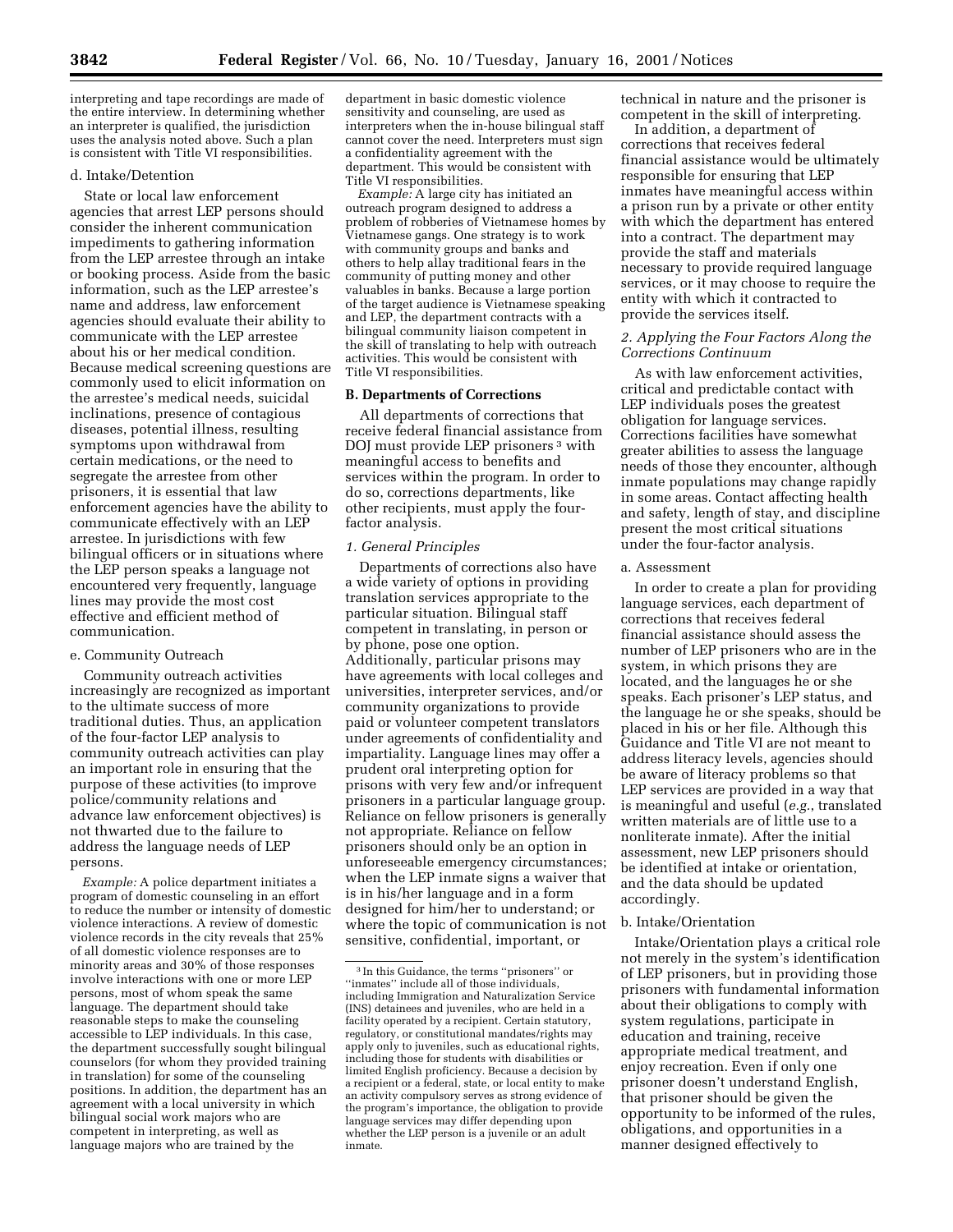communicate these matters. An appropriate analogy is the obligation to communicate effectively with deaf prisoners, which is most frequently accomplished through sign language interpreters or written materials. Not every prison will use the same method for providing language assistance. Prisons with large numbers of Spanishspeaking LEP prisoners, for example, will likely need to translate written rules, notices, and other important orientation material into Spanish, with oral instructions, whereas prisons with very few such inmates may choose to rely upon a language line or qualified community volunteers to assist.

*Example:* The department of corrections in a state with a 5% Haitian Creole-speaking LEP corrections population and an 8% Spanish-speaking LEP population receives federal financial assistance to expand one of its prisons. The department of corrections has developed an intake video in Haitian Creole and another in Spanish for all of the prisons within the department to use when orienting new prisoners who are LEP and speak one of those languages. In addition, the department provides inmates with an opportunity to ask questions and discuss intake information through either bilingual staff who are competent in interpreting who are present at the orientation or who are patched in by phone to act as interpreters. The department also has an agreement whereby some of its prisons house a small number of INS detainees. For those detainees or other inmates who are LEP and do not speak Haitian Creole or Spanish, the department has created a list of sources for interpretation, including department staff, contract interpreters, university resources, and a language line. Each person receives at least an oral explanation of the rights, rules, and opportunities. This orientation plan would be considered consistent with Title VI.

#### c. Disciplinary Action

When a prisoner who is LEP is the subject of disciplinary action, the prison must provide language assistance. That assistance must ensure that the LEP prisoner had adequate notice of the rule in question and is meaningfully able to understand and participate in the process afforded prisoners under those circumstances. As noted previously, fellow inmates cannot serve as interpreters in disciplinary hearings.

# d. Health and Safety

Prisons providing health services should refer to Department of Health and Humans Services' guidance 4 regarding health care providers' Title VI obligations, as well as with this Guidance.

Health care services are obviously extremely important. LEP individuals must be provided with access to those services. How that access is provided depends upon the number or proportion of LEP individuals, the frequency of contact with those LEP individuals, and the resources available to the recipient. If, for instance, a prison serves a high proportion of LEP individuals who speak Spanish, then the prison health care provider should have available qualified bilingual medical staff or interpreters versed in medical terms. If the population of LEP individuals is low, then the prison may choose instead, for example, to rely on a local community volunteer program that provides qualified interpreters through a university. Due to the private nature of medical situations, only in unpredictable emergency situations or in non-emergency cases where the inmate has waived rights to an noninmate interpreter would the use of other bilingual inmates be appropriate.

e. Participation Affecting Length of Sentence

If a prisoner's LEP status makes him/ her unable to participate in a particular program, such a failure to participate cannot be used to adversely impact the length of stay or significantly affect the conditions of imprisonment. Prisons have options in how to apply this standard. For instance, prisons could: (1) Make the program accessible to the LEP inmate; or (2) waive the requirement.

*Example:* State law provides that otherwise eligible prisoners may receive early release if they take and pass an alcohol counseling program. Given the importance of early release, LEP prisoners must be provided access to this prerequisite in some fashion. *How* that access is provided depends on the three factors other than importance. If, for example, there are many LEP prisoners speaking a particular language in the prison system, the class could be provided in that language for those inmates. If there were far fewer LEP prisoners speaking a particular language, the prison will still need to ensure access to this prerequisite because of the importance of early release opportunities. Options include, for example, use of bilingual teachers, contract interpreters, or community volunteers to interpret during the class, reliance on videos or written explanations in a language the inmate understands, and/or modification of the requirements of the class to meet the LEP individual's ability to understand and communicate. Another possible option would be to waive the requirement for the LEP prisoners and allow early release without this prerequisite.

#### f. ESL Classes

States often mandate English-as-a-Second language (ESL) classes for LEP inmates. Nothing in this Guidance prohibits or requires such mandates. ESL courses often serve as an important part of a proper LEP plan in prisons because, as prisoners gain proficiency in English, fewer language services are needed. However, the fact that ESL classes are provided does not obviate the need to provide meaningful access for prisoners who are not yet English proficient.

# g. Community Corrections

This guidance also applies to community corrections programs that receive, directly or indirectly, federal financial assistance. For them, the most frequent contact with LEP individuals will be with an offender, a victim, or the family members of either, but may also include witnesses and community members in the area in which a crime was committed.

As with other recipient activities, community corrections programs should apply the four factors and determine areas where language services are most needed. Important oral communications include, for example: interviews; explaining conditions of probations/ release; developing case plans; setting up referrals for services; regular supervision contacts; outlining violations of probations/parole and recommendations; and making adjustments to the case plan. Competent oral language services for LEP persons are important for each of these types of communication. Recipients have great flexibility in determining how to provide those services.

Just as with all language services, it is important that language services be competent. Some knowledge of the legal system may be necessary in certain circumstances. For example, special attention should be given to the technical interpretation skills of interpreters used when obtaining information from an offender during pre-sentence and violation of probation/ parole investigations or in other circumstances in which legal terms and the results of inaccuracies could impose an enormous burden on the LEP person.

In addition, just as with other recipients, corrections programs should identify vital written materials for probation and parole that should be translated when a significant number or proportion of LEP individuals that speak a particular language is encountered. Vital documents in this context could include, for instance: probation/parole department

<sup>4</sup>A copy of that guidance can be found on the HHS website at http://www.hhs.gov/ocr/lep/ and at http://www.usdoj.gov/crt/cor.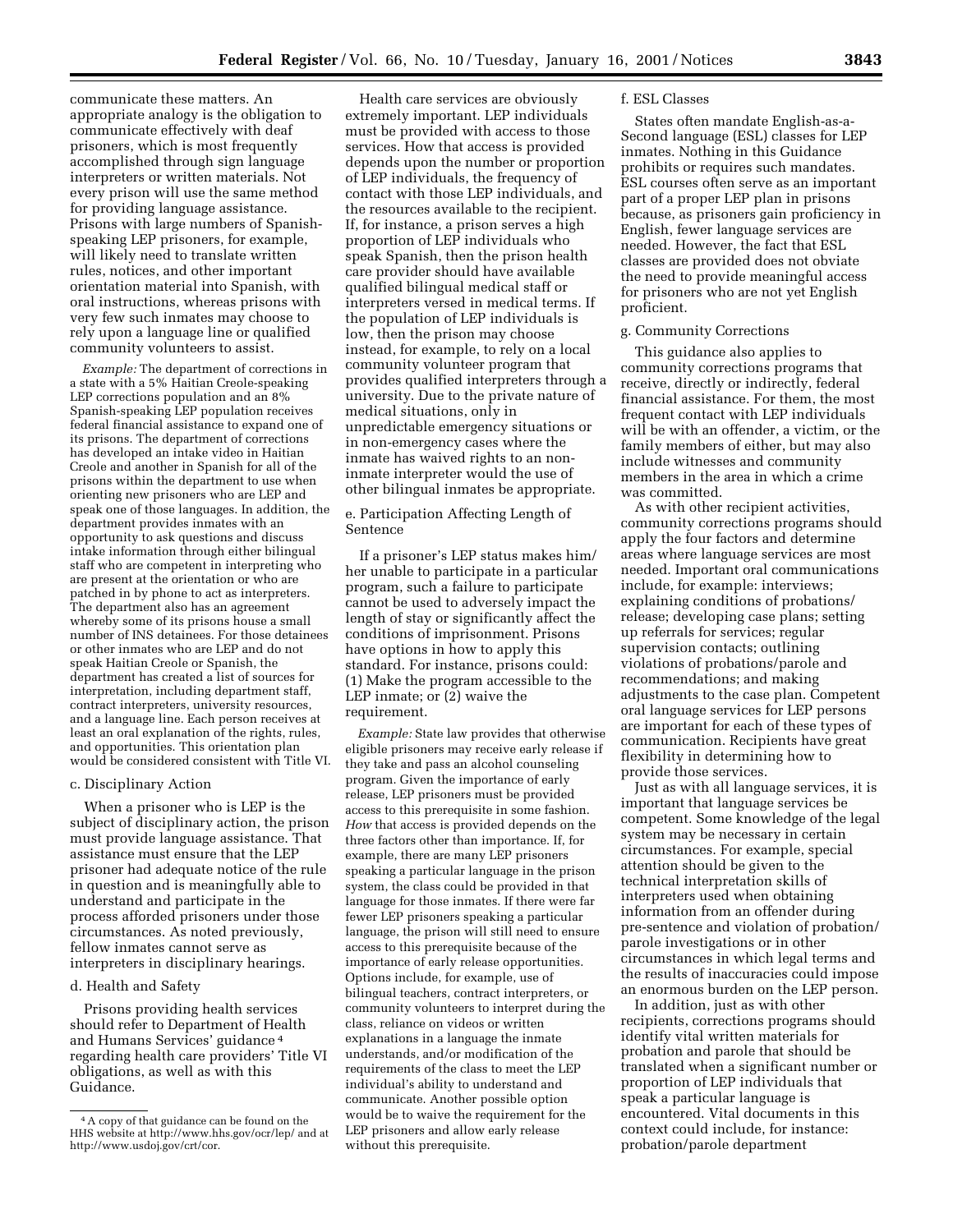descriptions and grievance procedures, offender rights information, the presentence/release investigation report, notices of alleged violations, sentencing/release orders, including conditions of parole, and victim impact statement questionnaires.

#### **C. Other Types of Recipients**

DOJ provides federal financial assistance to many other types of entities and programs, including, for example, courts, juvenile justice programs, shelters for victims of domestic violence, and domestic violence prevention programs. Title VI and this Guidance apply to those entities. Examples involving some of those recipients follow:

#### *1. Courts*

Application of the four-factor analysis requires recipient courts to ensure that LEP parties and witnesses receive competent language services. At a minimum, every effort should be taken to ensure translations for LEP individuals during all hearings, trials, and motions during which the LEP individual must and/or may be present. When a recipient court appoints an attorney to represent an LEP defendant, the court should ensure that either the attorney is proficient in the LEP person's language or that a competent interpreter is provided during consultations between the attorney and the LEP person.

Many states have created certification procedures for interpreters. This is one way of meeting the Title VI requirement that recipients ensure competency of interpreters. Courts will not, however, always be able to find a certified interpreter, particularly for less frequently encountered languages.

*Example:* A state court receiving DOJ federal financial assistance has frequent contact with LEP individuals as parties and witnesses, but has experienced a shortage in certified interpreters in the range of languages encountered. State court officials work with training and testing consultants to broaden the number of certified interpreters available in the top several languages spoken by LEP individuals in the state. Because resources are scarce and the development of tests expensive, state court officials decide to partner with other states that have already established agreements to share proficiency tests and to develop new ones together. The state court officials also look to other existing state plans for examples of: Codes of professional conduct for interpreters; mandatory orientation and basic training for interpreters; interpreter proficiency tests in Spanish and Vietnamese language interpretation; a written test in English for interpreters in all languages covering professional responsibility, basic legal term definitions, court procedures, etc. They are

considering working with other states to expand testing certification programs in coming years to include several other most frequently encountered languages. This type of assessment of need, planning, and implementation is consistent with Title VI principles.

Many individuals, while able to communicate in English to some extent, are still LEP. Courts should consider carefully whether a person will be able to understand and communicate effectively in the stressful role of a witness or party and in situations where knowledge of language subtleties and/or technical terms and concepts are involved.

*Example:* Judges in a county court receiving federal financial assistance have adopted a *voir dire* for determining a witness' need for an interpreter. The voir dire avoids questions that could be answered with ''yes'' or ''no.'' It includes questions about comfort level in English, and questions that require active responses, such as: ''How did you come to court today?'' etc. The judges also ask the witness more complicated conceptual questions to determine the extent of the person's proficiency in English. Such a procedure is consistent with Title VI principles.

When courts experience low numbers or proportions of LEP individuals from a particular language group and infrequent contact with that language group, creation of a new certification test for interpreters may be overly burdensome. In such cases, other methods should be used to determine the competency of interpreters for the court's purposes.

*Example:* A witness in a county court in a large city speaks Urdu and not English. The jurisdiction has no court interpreter certification testing for Urdu language interpreters because very few LEP individuals encountered speak Urdu. However, a non-certified interpreter is available and has been given the standard English-language test on court processes and interpreter ethics. The judge brings in a second, independent, bilingual Urduspeaking person from a local university, and asks the prospective interpreter to interpret the judge's conversation with the second individual. The judge then asks the second Urdu speaker a series of questions designed to determine whether the interpreter accurately interpreted their conversation. Given the infrequent contact, the low number and proportion of Urdu LEP individuals in the area, and the high cost of providing certification tests for Urdu interpreters, this ''second check'' solution is one appropriate way of ensuring meaningful access to the LEP individual.

Another key to successful use of interpreters in the courtroom is to ensure that everyone in the process understands the role of the interpreter.

*Example:* Judges in a recipient court administer a standard oath to each interpreter and make a statement to the jury that the role of the interpreter is to interpret, verbatim, the questions posed to the witness and the witness' response. The jury should focus on the words, not the non-verbals, of the interpreter. The judges also clarify the role of the interpreter to the witness and the attorneys. These are important steps in providing meaningful access to the court for LEP individuals.

Just as corrections recipients must take care to ensure that eligible LEP individuals have the opportunity to reduce the term of their sentence to the same extent that non-LEP individuals do, courts must ensure that LEP persons have access to programs that would give them the opportunity to avoid serving a sentence at all.

*Example:* An LEP defendant should be given the same access to alternatives to sentencing, such as anger management and alcohol abuse counseling, as is given to non-LEP persons in the same circumstances.

Courts have significant contact with the public outside of the courtroom. Providing meaningful access to the legal process for LEP individuals requires more than just providing interpreters in the courtroom. Recipient courts should assess the need for language services all along the process, particularly in areas with high numbers of unrepresented individuals, such as family and small claims courts.

*Example:* Only twenty thousand people live in a rural county. The county superior court receives DOJ funds but does not have a budget comparable to that of a morepopulous urbanized county in the state. Over 1000 LEP Hispanic immigrants have settled in the rural county. The urbanized county also has more than 1000 LEP Hispanic immigrants. Both counties have ''how to'' materials in English helping unrepresented individuals negotiate the family court processes. The urban county has taken the lead in developing Spanish-language translations of materials that would explain the process. The rural county modifies these slightly and thereby benefits from the work of the urban county. Because this type of outreach material can be vital for an unrepresented person seeking access to a vital service of the court, such a translation is consistent with Title VI obligations and falls within the safe harbor. Creative solutions, such as sharing resources across jurisdictions, can help overcome serious financial concerns in areas with few resources.

Just as with police departments, courts and/or particular divisions within courts may have more contact with LEP individuals than an assessment of the general population would indicate. Recipients should consider that higher contact level when determining the number or proportion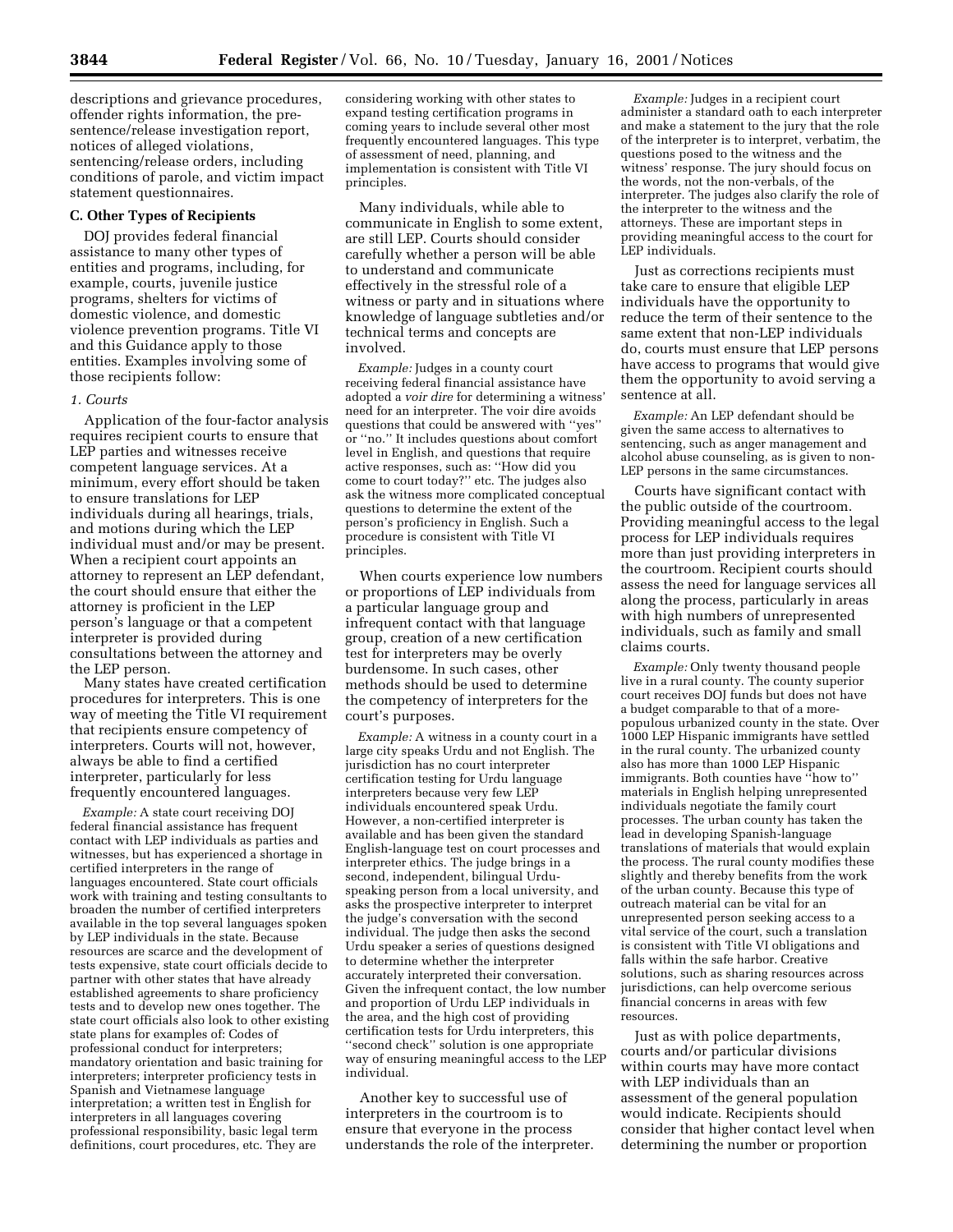of LEP individuals in the contact population, and the frequency of such contact.

*Example:* A county has very few residents who are LEP. However, many Vietnamesespeaking LEP motorists go through a major freeway running through the county, which connects two areas with high populations of Vietnamese speaking LEP individuals. As a result, the Traffic Division of the county court processes a large number of LEP persons, but it has taken no steps to train staff or provide forms or other language access in that Division because of the small number of LEP individuals in the county. The Division should assess the number and proportion of LEP individuals processed by the Division and the frequency of such contact. With those numbers high, the Traffic Division may find that it needs to provide key forms or instructions in Vietnamese. It may also find, from talking with community groups, that many older Vietnamese LEP individuals do not read Vietnamese well, and that it should provide oral language services as well. The court may already have Vietnamese-speaking staff competent in interpreting in a different section of the court; it may decide to hire a Vietnamesespeaking employee who is competent in the skill of interpreting; or it may decide that a language line service suffices.

#### *2. Juvenile Justice Programs*

DOJ provides funds to many juvenile justice programs to whom this Guidance applies.

*Example:* A county coordinator for an antigang program operated by a DOJ recipient has noticed that increasing numbers of gangs have formed comprised primarily of LEP individuals speaking a particular foreign language. The coordinator should assess the number of LEP youths at risk of involvement in these gangs, so that she can determine whether the program should hire a counselor who is bilingual in the particular language and English, or provide other types of language services to the LEP youths.

# *3. Domestic Violence Prevention/ Treatment Programs*

Several domestic violence prevention and treatment programs receive DOJ financial assistance and thus must apply this Guidance to their programs and activities.

*Example:* A shelter for victims of domestic violence is operated by a recipient of DOJ funds and located in an area where 15 percent of the women in the service area speak Spanish and are LEP. Seven percent of the women in the service area speak various Chinese dialects and are LEP. The shelter uses community volunteers to help translate vital outreach materials into Chinese (which is one written language despite many dialects) and Spanish. The shelter hotline has a menu providing key information, such as location, in English, Spanish, and two of the most common Chinese dialects. Calls for immediate assistance are handled by the

bilingual staff. The shelter has one counselor and several volunteers fluent in Spanish and English. Some volunteers are fluent in different Chinese dialects and in English. The shelter works with community groups to access interpreters in the several Chinese dialects that they encounter. Shelter staff train the community volunteers in the sensitivities of domestic violence intake and counseling. Volunteers sign confidentiality agreements. The shelter is looking for a grant to increase its language capabilities despite its tiny budget. This program is consistent with Title VI principles.

# **D. Framework for Creating a Model Plan**

The following is an example of a framework for a model LEP policy that is potentially useful for all recipients, but is particularly appropriate for recipients serving and encountering significant and diverse LEP populations. The framework for a model plan incorporates a variety of options and methods for providing meaningful access to LEP persons. Recipients should consider some or all of these options for their plans: —A formal written LEP policy;

- —Identification and assessment of the number or proportion of LEP persons likely to be encountered through a review of census, school district, community agency, recipient and/or other data. The data will clearly be more within the control of some recipients than others. For instance, corrections facilities will likely be able to obtain accurate data more easily than police departments. Nevertheless, police departments should take reasonable steps to identify the language needs of the population they serve.
- —Identification of the frequency of contact with LEP language groups. —Identification of important
- information, services, and encounters that may require language services. —Identification of resources available to
- provide services. —Posting of signs in waiting areas and public entry points, in several languages, informing people what interpreter services are available and
- as needing language assistance. —Informing LEP suspects, detainees, inmates and others potentially subject to criminal or disciplinary action of their right to language assistance.

inviting them to identify themselves

- —Use of ''I speak'' cards by those who encounter the public in-person, in order to identify the language an LEP person speaks.
- —If a record is normally kept on encounters with individuals, noting the language of the LEP person in his or her record.
- —Employing bilingual staff in public contact positions such as police officers, 911 operators, guards, etc.
- —Contracting with interpreting services that can provide competent interpreters in a variety of languages in a timely manner.
- —Formal arrangements with community groups for competent and timely interpreter services by community volunteers.
- —An arrangement with a telephone language interpreter line (these can be arranged by, for instance, contacting major telephone services and asking if they have language line services).
- —Where certain LEP populations make up a significant number of the population in the recipient's target area and are frequently encountered by the recipient, translation of vital documents into the languages of those LEP populations.
- —Notice and training to staff, particularly those with public contact, of the LEP policy and how to access language services.
- —Outreach to the LEP population on available language services.
- —Appointing a senior level employee to coordinate the language assistance program, and ensure that there is regular monitoring of the program.

As noted, these suggestions for a model plan are particularly appropriate for larger recipients encountering significant LEP populations. However, several of these steps will help smaller recipients prepare for and provide meaningful access when LEP individuals are encountered.

For smaller recipients with few LEP encounters, identifying the most important activities is critical, and determining how to provide language services in those critical areas should be a priority. This may be as simple as accessing a commercially available language line. Plans for such recipients should include monitoring and expanding services as needed.

# **Appendix B—Coverage and Legal Background**

# **A. Who is Covered?**

Title VI applies to every entity that manages or administers a program or activity receiving direct or indirect federal financial assistance from DOJ. The term ''recipients,'' as used in this guidance, includes all covered entities. ''Covered entities'' include any state or local agency, private institution or organization, or any public or private individual that receives federal financial assistance from DOJ directly or through another DOJ recipient. Examples of covered entities include but are not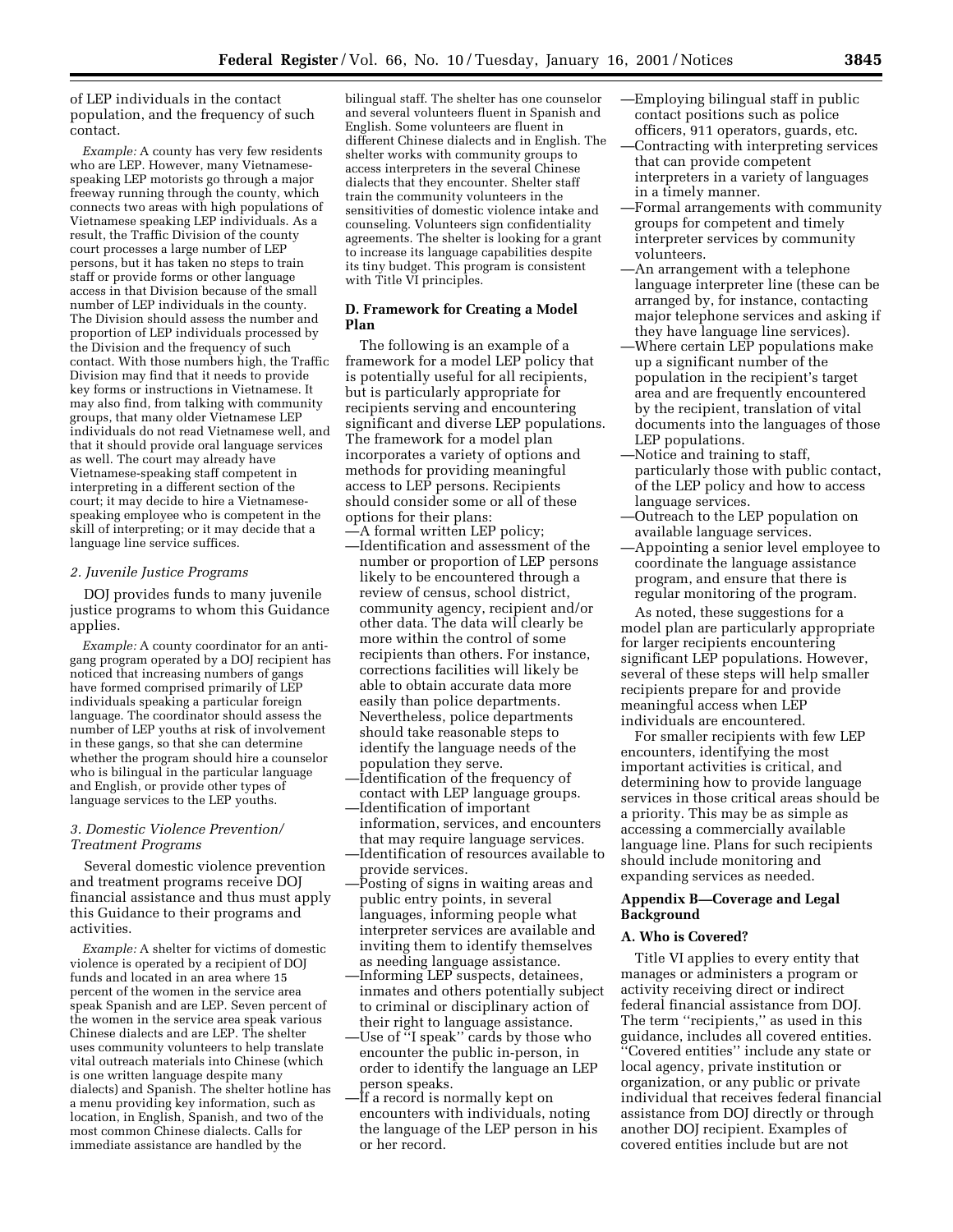limited to: Police departments; sheriffs' departments; state departments of corrections; courts; shelters for victims of domestic violence; community corrections programs; juvenile justice programs; and nonprofit organizations with law enforcement missions. DOJ operates over eighty different grant programs that provide funding to these and other different types of non-federal entities. Many of those grants are disbursed to subrecipients, which are also covered entities.

Grants are not the only type of ''federal financial assistance'' to which Title VI applies. Federal financial assistance includes, but is not limited to: Grants and loans of federal funds; grants or donations of federal surplus or real property; details of federal personnel; use of federal facilities; or any agreement, arrangement, or other contract which has as one of its purposes the provision of assistance. See 28 CFR 42.102(c). Training, equitable sharing of federally forfeited property, and use of FBI computers can also be considered federal financial assistance.1

In 1988, Congress clarified what constitutes a ''program or activity'' covered by Title VI when it enacted the Civil Rights Restoration Act of 1987 (CRRA). The CRRA provides that, in most cases, when a recipient receives federal financial assistance for a particular program or activity, all operations of the recipient are covered by Title VI, not just the part of the program that uses the federal assistance. Thus, Title VI covers all parts of the recipient's operations, even if only one part of the agency uses the federal assistance. For example, when DOJ provides federal financial assistance to a state department of corrections to improve a particular prison facility, all of the operations of the entire department of corrections—not just the particular prison—are covered by Title  $VI<sub>.2</sub>$ 

The Department of Justice also has jurisdiction over enforcement of the antidiscrimination provisions of the Omnibus Crime Control and Safe Streets Act, as amended, 42 U.S.C. 3789d(c) (Safe Streets Act). The standards for compliance with Title VI's prohibition against national origin discrimination also apply to the prohibition against

national origin discrimination by recipients of Safe Streets Act funds.

# **B. Legal Background and Authority**

The Title VI requirement to provide meaningful access to LEP persons is not new. The Department's position with regard to written language assistance is articulated in 28 CFR 42.405(d)(1), which is contained in the DOJ Coordination Regulations, 28 CFR Part 42, subpart F, issued in 1976. These regulations ''govern the respective obligations of Federal agencies regarding enforcement of Title VI.'' 28 CFR 42.405. Section 42.405(d)(1) addresses the prohibitions cited by the Supreme Court in *Lau* v. *Nichols,* 414 U.S. 563 (1974). Thus, this Guidance draws its authority from Title VI of the Civil Rights Act of 1964, as amended, 42 U.S.C. 2000d, *et seq.*; 28 CFR Part 42, subpart C, (DOJ Title VI Regulations) and the Title VI regulations of other federal agencies; 28 CFR Part 42, subpart F. Further, this Guidance is issued pursuant to Executive Order 12250, *reprinted* at 42 U.S.C. 2000d, note; Executive Order 13166, 65 FR 50121 (August 16, 2000); and is consistent with the DOJ ''Policy Guidance Document: on Enforcement of Title VI of the Civil Rights Act of 1964— National Origin Discrimination Against Persons With Limited English Proficiency (LEP Guidance)," reprinted at 65 FR 50123 (August 16, 2000).

For additional background on Title VI and its methods of enforcement, see the DOJ *Title VI Legal Manual* (September, 1998); DOJ's *Investigation Procedures Manual for the Investigation and Resolution of Complaints Alleging Violations of Title VI and Other Nondiscrimination Statutes* (September 1998); DOJ Guidelines for the Enforcement of Title VI, 28 CFR 50.3; the Attorney General's ''Memorandum for Heads of Departments and Agencies that Provide Federal Financial Assistance Regarding the Use of the Disparate Impact Standard in Administrative Regulations Under Title VI of the Civil Rights Act of 1964'' (July 14, 1994); and the Assistant Attorney General for Civil Rights' ''Policy Guidance Document: Enforcement of Title VI and Related Statutes in Block Grant-Type Programs'' (January 28, 1999).3

#### *1. Existing State and Local Laws*

State and local laws may provide additional obligations to serve LEP individuals, but such laws cannot

compel recipients of federal financial assistance to violate Title VI. For instance, given our constitutional structure, state or local ''English-only'' laws do not relieve an entity that receives federal funding from its responsibilities under federal antidiscrimination laws. Entities in states and localities with ''English-only'' laws are certainly not required to accept federal funding—but if they do, they have to comply with Title VI, including its prohibition against national origin discrimination by recipients of federal assistance. Failing to make federally assisted programs and activities accessible to individuals who are LEP will, in certain circumstances, violate Title VI.

# *2. Basic Requirements Under Title VI*

Title VI prohibits recipients of federal financial assistance from discriminating against or otherwise excluding individuals on the basis of race, color, or national origin in any of their activities. Section 601 of Title VI, 42 U.S.C. 2000d, provides:

No person in the United States shall, on the ground of race, color, or national origin, be excluded from participation in, be denied the benefits of, or be subjected to discrimination under any program or activity receiving federal financial assistance.

The term ''program or activity'' is broadly defined. 42 U.S.C. 2000d–4a.

On its face, Title VI prohibits only intentional discrimination.4 However, virtually every federal agency, including DOJ, that grants federal financial assistance has promulgated regulations implementing Title VI. Those regulations prohibit recipients from ''restrict[ing] an individual in any way in the enjoyment of any advantage or privilege enjoyed by others receiving any service, financial aid, or other benefit under the program'' and ''utiliz[ing] criteria or methods of administration which have the effect of subjecting individuals to discrimination'' or have ''the effect of defeating or substantially impairing accomplishment of the objectives of the program as respects individuals of a particular race, color, or national origin.'' 28 CFR 42.04(b)(2). The Supreme Court has consistently upheld agency regulations prohibiting unjustified discriminatory effects.5

<sup>1</sup>*See* Appendix A to Subpart C of the Department of Justice's regulations implementing Title VI of the Civil Rights Act of 1964 (Subpart C, 28 CFR 42.101– 42.112).

<sup>2</sup>However, if a federal agency were to decide to terminate federal funds based on noncompliance with Title VI, only funds directed to the specific entity that is out of compliance—*e.g.,* a particular prison—would be terminated. 42 U.S.C. 2000d–11.

<sup>&</sup>lt;sup>3</sup>The documents referenced in this section are available for viewing or downloading at *http:// www.usdoj.gov/crt/cor*.

<sup>4</sup>*Alexander* v. *Choate,* 469 U.S. 287, 293 (1985). 5 *Id.* at 293–294; *Guardians Ass'n* v. *Civil Serv. Comm'n*, 463 U.S. 582, 584 n.2 (1983) (White, J.), 623 n.15 (Marshall, J.), 642–645 (Stevens, Brennan, Blackmun, JJ.); *Lau* v. *Nichols*, 414 U.S. at 568; *id.* at 571 (Stewart, J., concurring in result). Further, in a July 24, 1994, Memorandum to Heads of Departments and Agencies that Provide Federal Financial Assistance concerning Use of the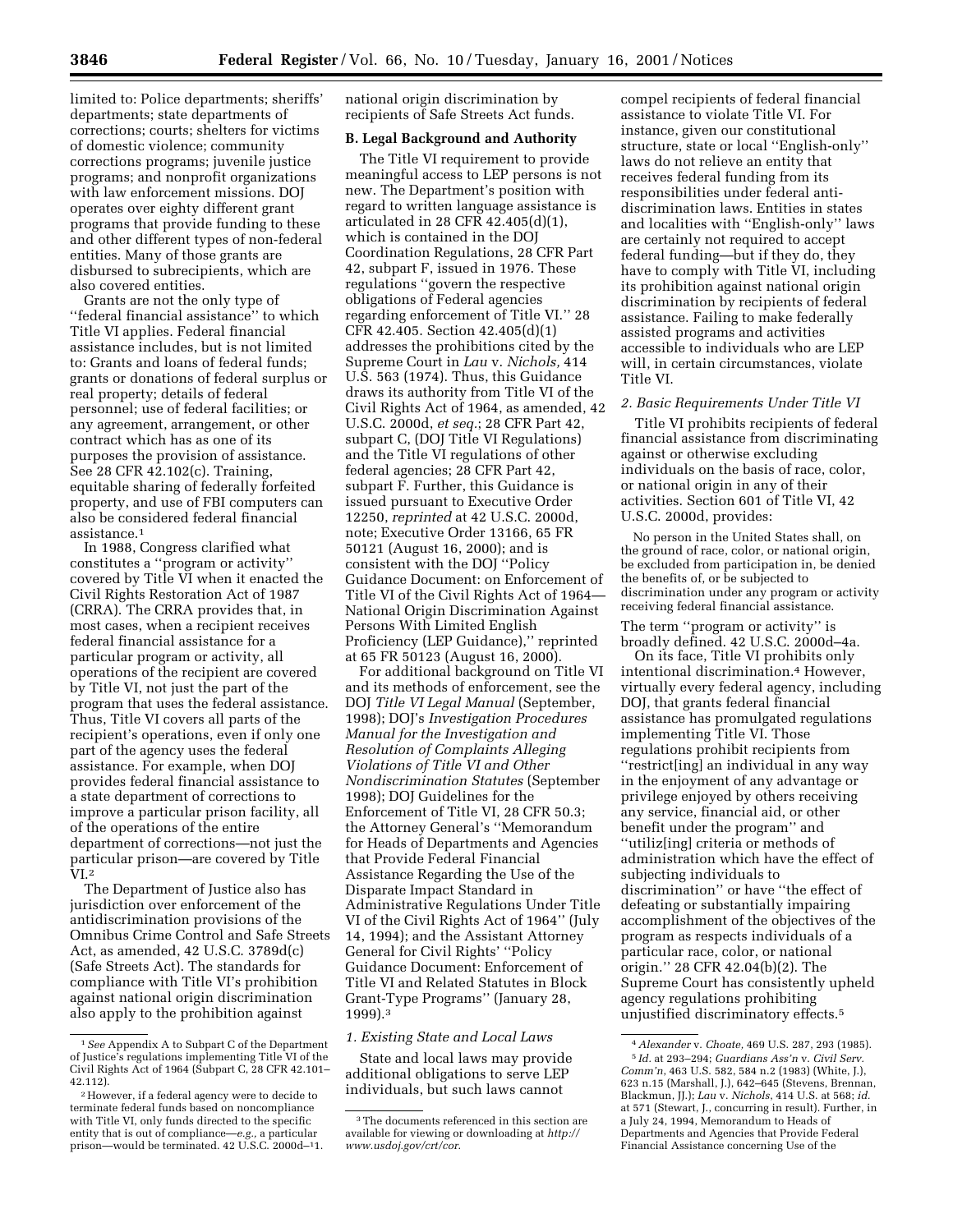In *Lau* v. *Nichols*, 414 U.S. 563 (1974), the Supreme Court interpreted similar U.S. Department of Education regulations to require recipients of federal financial assistance to ensure, in appropriate circumstances, that language barriers did not exclude LEP persons from effective participation in federally assisted programs or activities. In *Lau*, a recipient provided the same services—an education provided solely in English—for a group of students who did not speak English as it did for students who did speak English. In finding for the Chinese-American students, the Court held that, under these circumstances, the school's practice violated the Title VI regulations' prohibition against discrimination on the basis of national origin. The Court observed that ''[i]t seems obvious that the Chinesespeaking minority receive fewer benefits than the English-speaking majority from respondents' school system which denies them a meaningful opportunity to participate in the educational program—all earmarks of the discrimination banned by'' the Title VI implementing regulations.6

While *Lau* arose in the educational context, its core holding—that the failure to address limited English proficiency among beneficiary classes could constitute national origin discrimination in violation of Title VI has equal vitality with respect to any federally assisted program or activity providing services to the public.7

The failure to provide language assistance has significant discriminatory effects on the basis of national origin. The Department of Justice has consistently adhered to the view that these effects place the treatment of LEP

6 414 U.S. at 568. Congress manifested its approval of the *Lau* decision by enacting provisions in the Education Amendments of 1974, Pub. L. 93– 380, secs. 105, 204, 88 Stat. 503–512, 515 codified at 20 U.S.C. 1703(f), and the Bilingual Education Act, 20 U.S.C. 7401, *et seq.*, which provided federal financial assistance to school districts to provide language services to LEP students.

7For cases outside the educational context, *see, e.g., Sandoval* v. *Hagan,* 7 F. Supp. 2d 1234 (M.D. Ala. 1998), *affirmed*, 197 F.3d 484, (11th Cir. 1999), *rehearing and suggestion for rehearing en banc denied*, 211 F.3d 133 (11th Cir. Feb. 29, 2000) (Table, No. 98–6598–II), *petition for certiorari granted, Alexander* v. *Sandoval* 121 S. Ct. 28 (Sept. 26, 2000) (No. 99–1908) (giving drivers' license tests only in English violates Title VI); and *Pabon* v. *Levine*, 70 F.R.D. 674 (S.D.N.Y. 1976) (summary judgment for defendants denied in case alleging failure to provide unemployment insurance information in Spanish violated Title VI). 8*See, e.g.*, 28 CFR 42.405(d)(1).

individuals comfortably within the ambit of Title VI and agencies' implementing regulations.8 Also, existing language barriers may reflect underlying intentional or invidious discrimination of the type prohibited directly by Title VI itself.

Title VI does not require recipients to remove language barriers when English is an essential aspect of the program (such as providing civil service examinations in English when the job requires person to communicate in English, *see Frontera* v. *Sindell*, 522 F.2d 1215 (6th Cir. 1975)), or there is another non-pretextual ''substantial legitimate justification for the challenged practice'' and there is no comparably effective alternative practice with less discriminatory affects. *Elston* v. *Talladega County Bd. of Educ.*, 997 F.2d 1394, 1407 (11th Cir. 1993); *New York City Environmental Alliance* v. *Giuliani,* 214 F.3d 65, 72 (2nd Cir. 2000) (plaintiffs failed to show less discriminatory options available to accomplish defendant city's legitimate goal of building new housing and fostering urban renewal). Similar balancing tests are used in other nondiscrimination provisions that are concerned with effects of an entity's actions. For example, under Title VII of the Civil Rights Act of 1964, employers need not cease practices that have a discriminatory effect if they are jobrelated and ''consistent with business necessity'' and there is no equally effective ''alternative employment practice'' that is less discriminatory. 42 U.S.C. 2000e–2(k). Under Section 504 of the Rehabilitation Act, 29 U.S.C. 794, recipients do not need to provide access to persons with disabilities if such steps impose an undue burden on the recipient. *Alexander* v. *Choate*, 469 U.S. at 300. Thus, in situations where all of the factors identified in the text are at their nadir, it may be ''reasonable'' not to take affirmative steps to provide further access.

Executive Order 13166 reaffirms and clarifies the obligation to eliminate limited English proficiency as a barrier to full and meaningful participation in federally assisted programs and activities. 65 FR 50121 (August 16, 2000). That order states, in part:

The Federal Government is committed to improving the accessibility of \* \* \* services to eligible [limited English proficiency] persons, a goal that reinforces its equally important commitment to promoting programs and activities designed to help individuals learn English \* \* \* [E]ach Federal agency shall \* \* \* work to ensure that recipients of Federal financial assistance

(recipients) provide meaningful access to their LEP applicants and beneficiaries  $^*$ [R]ecipients must take reasonable steps to ensure meaningful access to their programs and activities by LEP persons.9

The Executive Order requires each federal agency to develop agencyspecific LEP guidance for recipients of federal financial assistance. As an aid in developing this Guidance, the Executive Order incorporates the Department of Justice's Policy Guidance Document: ''Enforcement of Title VI of the Civil Rights Act of 1964—National Origin Discrimination Against Persons With Limited English Proficiency ('LEP Guidance')" issued contemporaneously with the Executive Order.<sup>10</sup> That general LEP Guidance ''sets forth the compliance standards that recipients must follow to ensure that programs and activities they normally provide in English are accessible to LEP persons.'' 11 This LEP Guidance for DOJ Recipients represents the application of DOJ's general LEP Guidance to recipients of DOJ's federal financial assistance.

While the Department of Justice's Coordination Regulation, 28 CFR  $42.405(d)(1),$ <sup>12</sup> expressly addresses requirements for provision of written language assistance, a recipient's obligation to provide meaningful opportunity is not limited to written translations.

Oral communication between recipients and beneficiaries, clients, customers, wards, or other members of the public often is a necessary part of the exchange of information. In some cases, ''meaningful opportunity'' to benefit from the program requires the recipient to take steps to assure that translation services are promptly available. In other circumstances, instead of translating all of its written materials, a recipient may meet its obligation by making available oral assistance, or by commissioning written translations on reasonable request.

 $12$  Section 42.405(d)(1) states: "Where a significant number or proportion of the population eligible to be served or likely to be affected by a federally assisted program (*e.g.*, affected by relocation) needs service or information in a language other than English in order effectively to be informed or to participate in the program, the recipient shall take reasonable steps, considering the scope of the program and the size and concentration of such population, to provide information in appropriate languages to such persons. This requirement applies with regard to written material of the type which is ordinarily distributed to the public.'' This LEP Guidance for DOJ Recipients is intended to clarify obligations under this regulation and further obligations under Title VI to provide language services outside of the context of such written documents.

Disparate Impact Standard in Administrative Regulations Under Title VI of the Civil Rights Act of 1964, the Attorney General stated that each agency ''should ensure that the disparate impact provisions of your regulations are fully utilized so that all persons may enjoy equally the benefits of federally financed programs.''

<sup>&</sup>lt;sup>9</sup> Section 1, Executive Order 13166.

<sup>10</sup>LEP Guidance, 65 FR 50123.

<sup>11</sup>*See* Executive Order 13166 at Section 1.